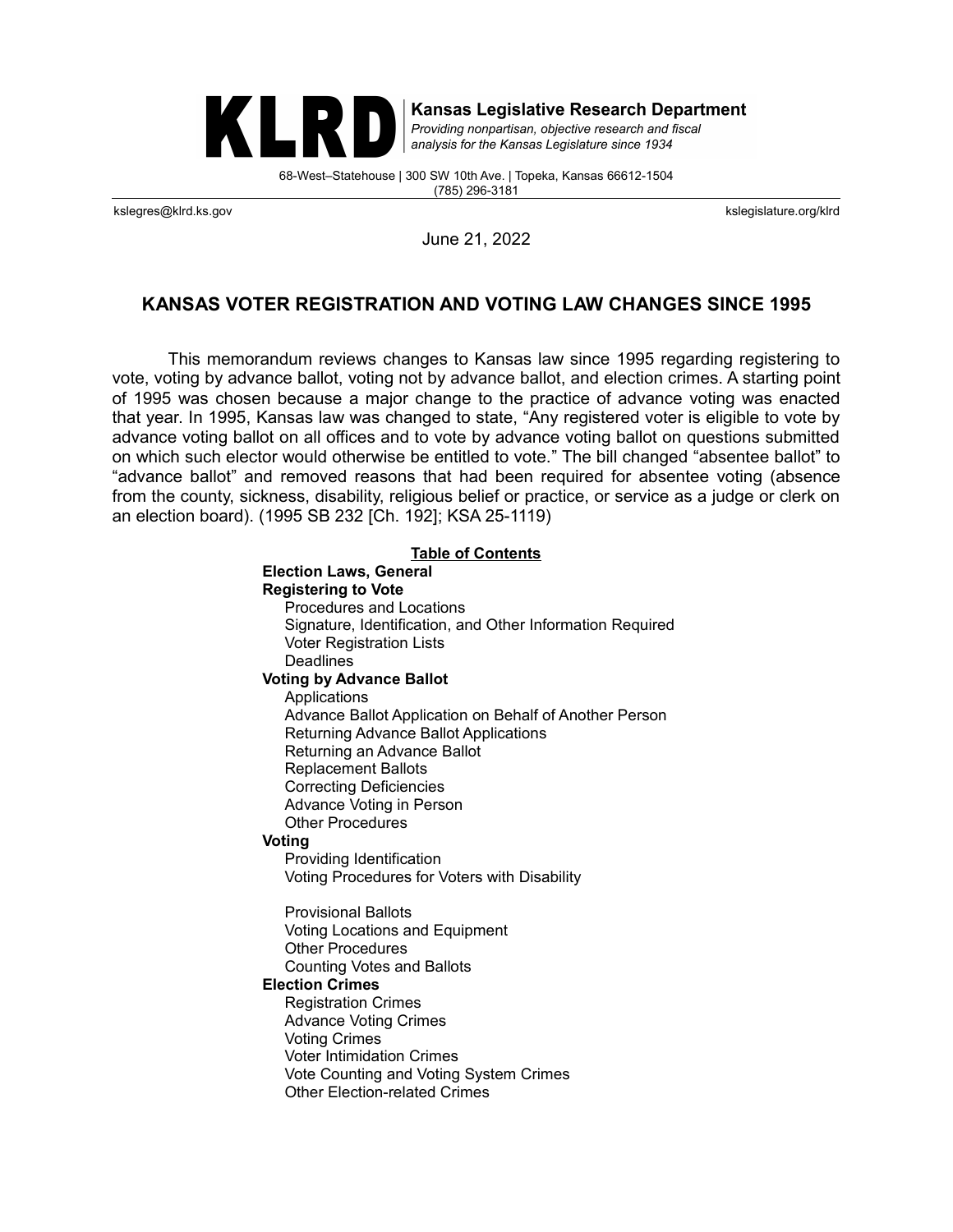#### <span id="page-1-0"></span>**Election Laws, General**

The law was changed to state neither the Executive Branch nor the Judicial Branch has authority to modify the state election laws; the Governor has no authority to modify election laws or procedures by issuance of an executive order; and the Secretary of State may not enter into any consent decree or other agreement with any state or federal court regarding the enforcement of any election law or the alteration of any election procedure without specific approval of such consent decree by the Legislative Coordinating Council. The law includes a severability clause for these provisions. (2021 HB 2332 [Ch. 97]; KSA 25-125)

# <span id="page-1-2"></span>**Registering to Vote**

# <span id="page-1-1"></span>*Procedures and Locations*

**Application distribution.** Any individual, not only county election officials or city clerks deputized by the county election official, could distribute an application for voter registration. (1996 Senate Sub. for HB 2079 [Ch. 187]; KSA 25-2303)

**Registration in certain offices.** In addition to the Division of Vehicles, any office of the State that provides public assistance, state-funded programs primarily engaged in providing services to persons with disability, recruitment offices of the armed forces, and the office of the city clerk in any city of the first or second class would provide voter registration services to persons who apply for the agency's services or assistance or upon completion of recertification, renewal, or change of address. (1996 Senate Sub. for HB 2079 [Ch. 187]; KSA 25-2303)

**Simultaneous application.** An application for a driver's license or a nondriver's identification card became an application for voter registration unless the applicant fails to sign the voter registration application. (1996 Senate Sub. for HB 2079 [Ch. 187]; KSA 25-2352)

**Hours.** County election officers were granted authority to direct offices accepting registration applications, with the exception of voter registration agencies and Division of Vehicles offices, to be open on Saturdays or extra hours. (1996 Senate Sub. for HB 2079 [Ch. 187]; KSA 25-2312)

**Returning an application.** A voter registration agency, in addition to the voter, could return the application. A voter registration agency has five days to return the application to the county election official. (1996 Senate Sub. for HB 2079 [Ch. 187]; KSA 25-2309)

**Notices.** Mailings from the county election office (ballots and notices of disposition of voter registration applications) were no longer required to be made by first-class mail. (1999 SB 230 [Ch. 105]; KSA 25-433)

A requirement that official election mailings be sent by first-class mail was repealed. (2000 HB 2854 [Ch. 49]; KSA 25-2316c)

**Changing party affiliation.** A voter may not change party affiliation from the candidate filing deadline (June 1) through the date when primary election results are certified by the Secretary of State (no later than September 1); formerly, a voter could change party affiliation up to 14 days before the primary election. (2014 HB 2210 [Ch. 2]; KSA 25-3304)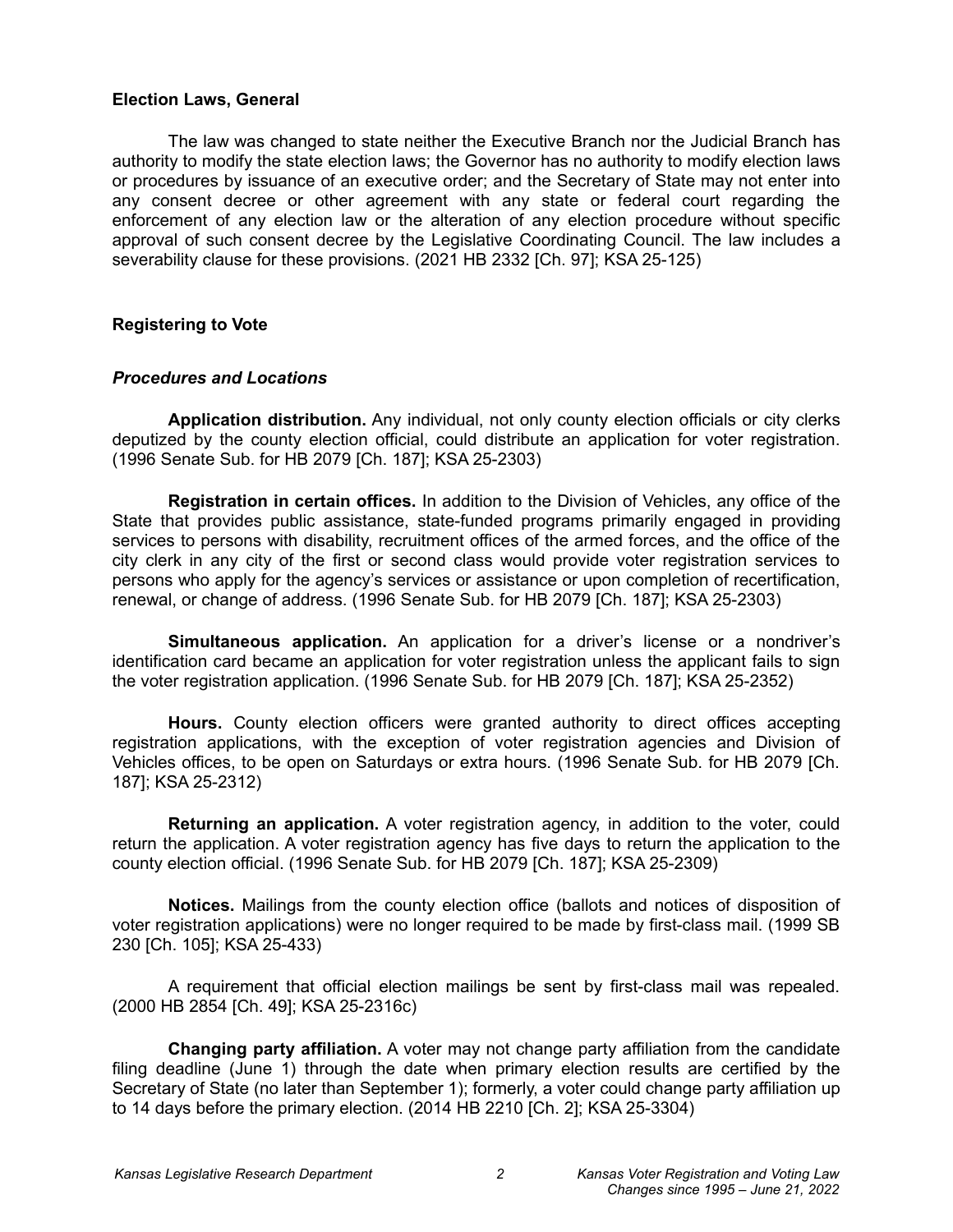**Online registration.** The Secretary of State must issue a press release and post a notice on the Secretary's website when online voter registration is unavailable for 24 hours or more. (2017 HB 2158 [Ch. 49]; KSA 25-2360)

#### <span id="page-2-0"></span>*Signature, Identification, and Other Information Required*

**Basic information required.** Anyone registering to vote was required to provide information pertaining to eligibility, voter identification, an affirmation about the applicant's eligibility to vote, and a permissible postal address. (Continuing law law required any official correspondence about registration to be sent by nonforwardable first class mail.) (1996 Senate Sub. for HB 2079 [Ch. 187]; KSA 25-2309)

A county election officer must record and maintain a residential address and a mailing address for each registered voter if the mailing address differs from the residential address. The residential address must correspond to the physical location where the voter resides and may not be a post office box or other address that does not correspond to a residence. Without a residential address, the person is not considered a validly registered voter. The address information must be recorded in any electronic database maintained by the county election officer. (2021 HB 2332 [Ch. 97]; KSA 25-2305a)

**Affirming citizenship.** A county election officer must return a registration application to the applicant if the applicant failed to answer whether the applicant is a U.S. citizen and specify a period of time during which the applicant can correct the problem and be eligible to vote in the next election. (2004 SB 479 [Ch. 25]; KSA 25-2309)

A registration application must include check boxes for the applicant to affirm the applicant is a U.S. citizen and is or will be 18 years old or older on or before election day. The application must notify the applicant that identification will be required to vote. (2004 SB 479 [Ch. 25]; KSA 23-2309)

An applicant for registration was required to prove U.S. citizenship using certain documentation. (2011 HB 2067 [Ch. 56]; KSA 25-2309) In 2016, the U.S. District Court for Kansas placed a permanent injunction on enforcement based on the Equal Protection Clause of the *U.S. Constitution* and preemption under the National Voter Registration Act, upheld by the U.S. Court of Appeals for the Tenth Circuit in 2018 (*Fish v. Schwab*, 957 F.3d 1105). On December 14, 2020, the U.S. Supreme Court denied a petition for *certiorari* in the case, upholding the decision of the Tenth Circuit.

**Signature.** A signature on an application could be computerized, electronic, or digitized, as well as original. (1996 Senate Sub. for HB 2079 [Ch. 187]; KSA 25-2309)

The definition of what constitutes a signature on an application to register to vote was expanded to include a mark, initials, type, print, stamp, symbol, or other means, and may be made by another individual at the applicant's direction. (2004 House Sub. for SB 166 [Ch. 93]; KSA 25-2309)

**Address privacy.** A registered voter could request the voter's residence address not be made public on the voter registration lists, and the county election officer must take appropriate steps to ensure the residence address is not publicly disclosed. (2001 SB 127 [Ch. 128]; KSA 25-2309)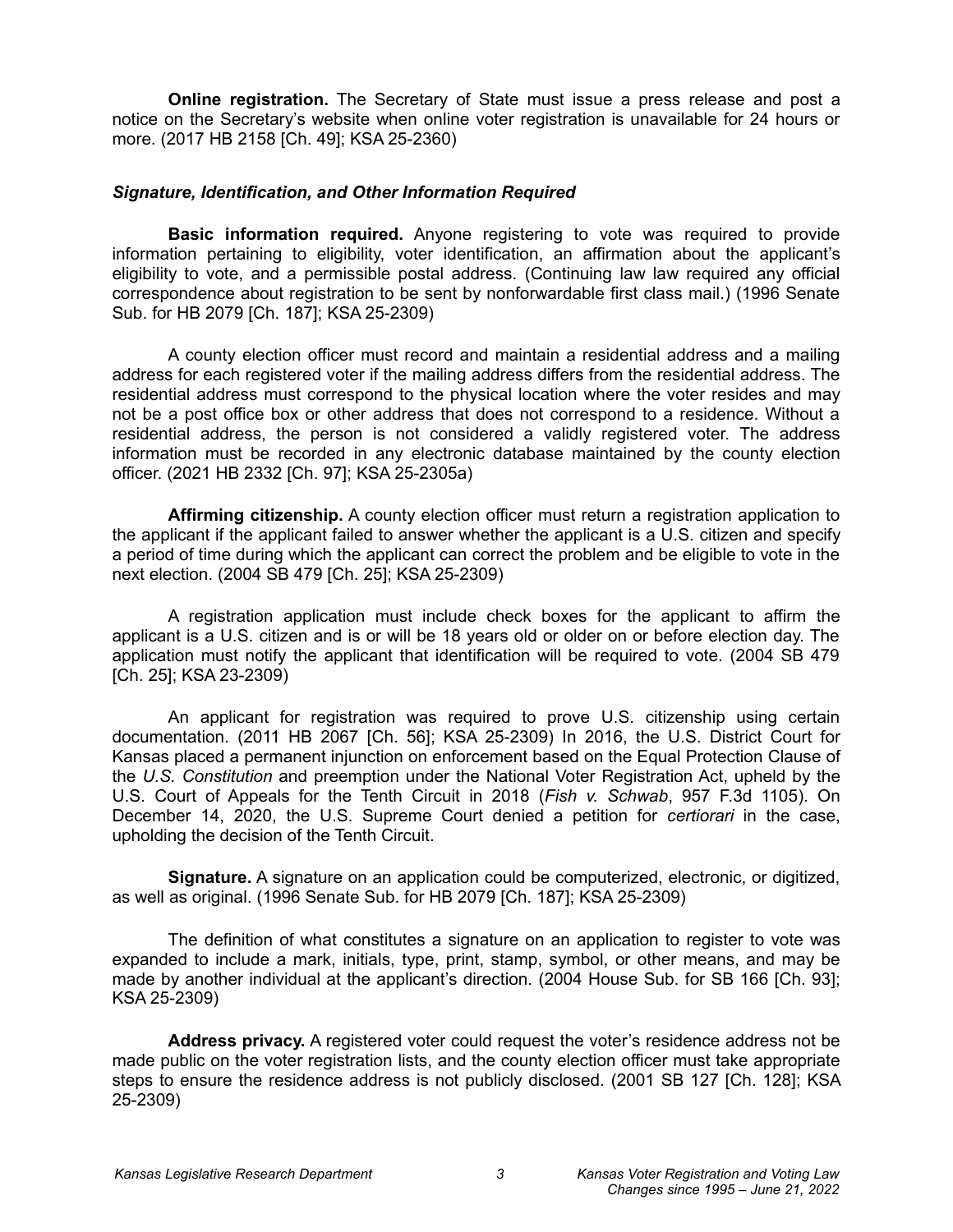**Social Security number.** A registration application required the last four digits of the applicant's Social Security number; that number could not be released. (2001 SB 63 [Ch. 42]; KSA 25-2309) Amendments allowed the applicant to substitute the voter's driver's license number or nondriver's identification card number for Social Security number on the application. (2004 SB 479 [Ch. 25]; KSA 23-2309)

**Proving citizenship.** A certified copy of a birth certificate needed for purposes of meeting the citizenship requirement for voter registration would be provided at no charge. (2011 HB 2067 [Ch. 112]; 65-2418)

#### <span id="page-3-0"></span>*Voter Registration Lists*

**Reasons to remove a name from the registration list.** The reasons for removing a voter's name from the registration book were changed from not voting in a presidential election to the voter confirming a move outside the county in writing or not responding to notices regarding failing to vote in succeeding general federal elections. (1996 Senate Sub. for HB 2079 [Ch. 187]; KSA 25-2316c)

The county election official is required to remove the name of a person convicted of a felony from the voter registration lists. (1996 Senate Sub. for HB 2079 [Ch. 187]; KSA 25-2316c)

**Information sources for maintaining the registration list.** A county election officer could use mass or targeted mailings, in addition to the National Change of Address files, in maintaining voter registration lists. (1999 SB 230 [Ch. 105]; KSA 25-2354)

Lists of deceased persons from the Social Security Administration were added to sources of information the county election official could use to remove a person's name from the registration list. (2001 SB 127 [Ch. 128]; KSA 25-2316c)

Information from the U.S. Postal Service (USPS) that a registered voter has moved from the county would trigger a notice to that voter within 45 days that the voter could be removed from the registration list if the voter fails to vote in succeeding general elections. (2002 SB 502 [Ch. 146]; KSA 25-2316c)

**Inactive voters.** In the database of registered voters maintained by the Secretary of State since 1990, the Secretary is to maintain lists of active and inactive voters (those who failed to vote in two consecutive state or national elections or failed to respond to notices). (2001 SB 127 [Ch. 128]; KSA 25-2304)

No mail ballot may be sent to an inactive voter who appears to have moved outside the county, based on information provided by the USPS, and has been mailed a confirmation as required when the USPS provides such information. However, a voter may request a replacement ballot. (2008 SB 562 [Ch. 129]; KSA 25-433)

A county election officer must send a confirmation notice within 45 days to any registered voter who has no election-related activity for any four-calendar-year period before removing the voter from the registration list. That category was added to any voter from whom mail was returned as undeliverable or about whom other specified information was received from the USPS as a reason to send a confirmation notice. (2022 Senate Sub. for HB 2138 [Ch. 87]; KSA 25-2316c)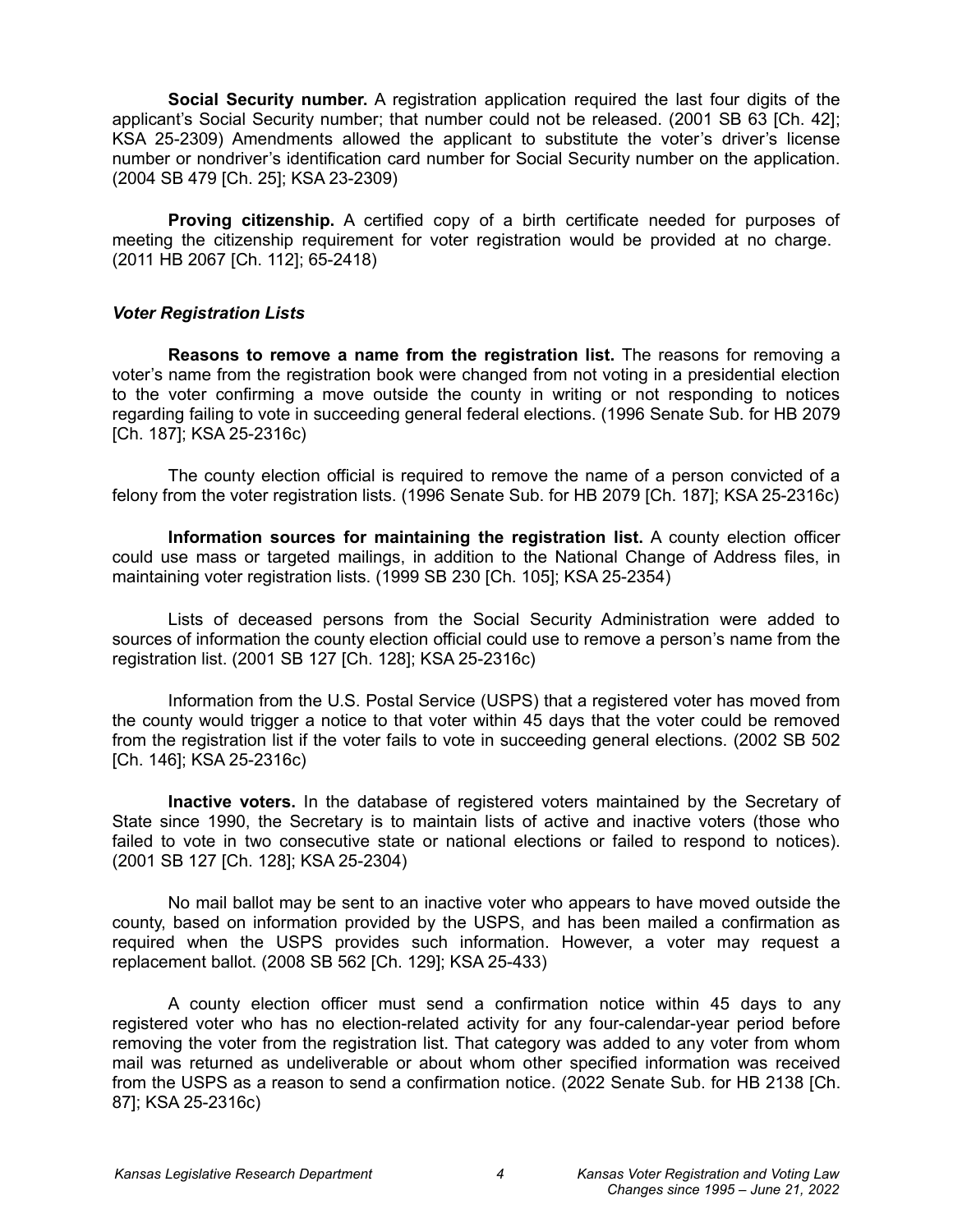#### <span id="page-4-2"></span>*Deadlines*

Registration ended the 15th day preceding the date of an election; if the postmark on a mailed application was illegible or missing, the cutoff was the 9th day preceding the election. (1996 Senate Sub. for HB 2079 [Ch. 187]; KSA 25-2311)

The deadline for voter registration was changed to the 21st day prior to the election (from the 15th day), to end the overlap between the beginning of advance voting and the end of voter registration. County election officers must accept and process applications received by voter registration agencies and the Division of Vehicles not later than the 21st day preceding the date of any election; mailed voter registration applications that are postmarked not later than the 21st day preceding the date of any election; or, if the postmark is illegible or missing, is received in the mail not later than the ninth day preceding the day of any election. (2011 Senate Sub. for HB 2080 [Ch. 112]; KSA 25-2311)

# <span id="page-4-1"></span>**Voting by Advance Ballot**

**Additional history.** Laws of 1868 authorized voting for those absent from their township or ward on election day because of military service, with votes to be returned to the Secretary of State. (1868 Ch. 36 of the General Statutes, §45; KSA 25-1201 *et seq*.) Law enacted in 1901 authorized railroad employees who would be "unavoidably absent" from their township or ward on election day to vote in any precinct in the state and have that vote mailed to the county clerk and opened on the date of the canvass. (1901 HB 577 [Ch. 180]; KSA 25-1001 *et seq*., repealed in 1965) In 1953, Kansas authorized special voting procedures for a qualified elector who is "sick or physically disabled and because of such sickness or physical disability is unable to attend and vote at his voting place upon the day of any primary or general election." The procedures included a signed application with an attestation signed by a physician and an attestation on the return envelope that the voter had completed the enclosed ballot. The voter was required to complete the ballot, place it in the envelope, and complete the attestation on the envelope. (1953 HB 267 [Ch. 198]; KSA 25-1229 *et seq*.)

In 1967, Kansas authorized absentee voting, for those who would be absent from the county for the entire time the polls were open for a primary, general, or question-submitted election. A qualified elector of the same precinct or voting district could apply on the behalf of another. (1967 SB 391 [Ch. 208]; KSA 25-1124, 25-1122)

Permanent absentee voting status was authorized in 1984. A person with a permanent physical disability or illness was authorized to make or have made on their behalf an application for permanent absentee voter status. (1984 HB 3068 [Ch. 140]; KSA 25-1124)

Provisions in continuing law required the returned ballot to be sealed in an envelope with a signed declaration for the ballot to be counted; the bill allowed the ballot to be returned and placed into a locked ballot box in person without an envelope. (1995 SB 232 [Ch. 192]; KSA 25- 1124)

# <span id="page-4-0"></span>*Applications*

**Eligibility.** A registered voter who has changed name or residence within the county could apply for an advance ballot. (1997 SB 145 [Ch. 124]; KSA 25-2316c)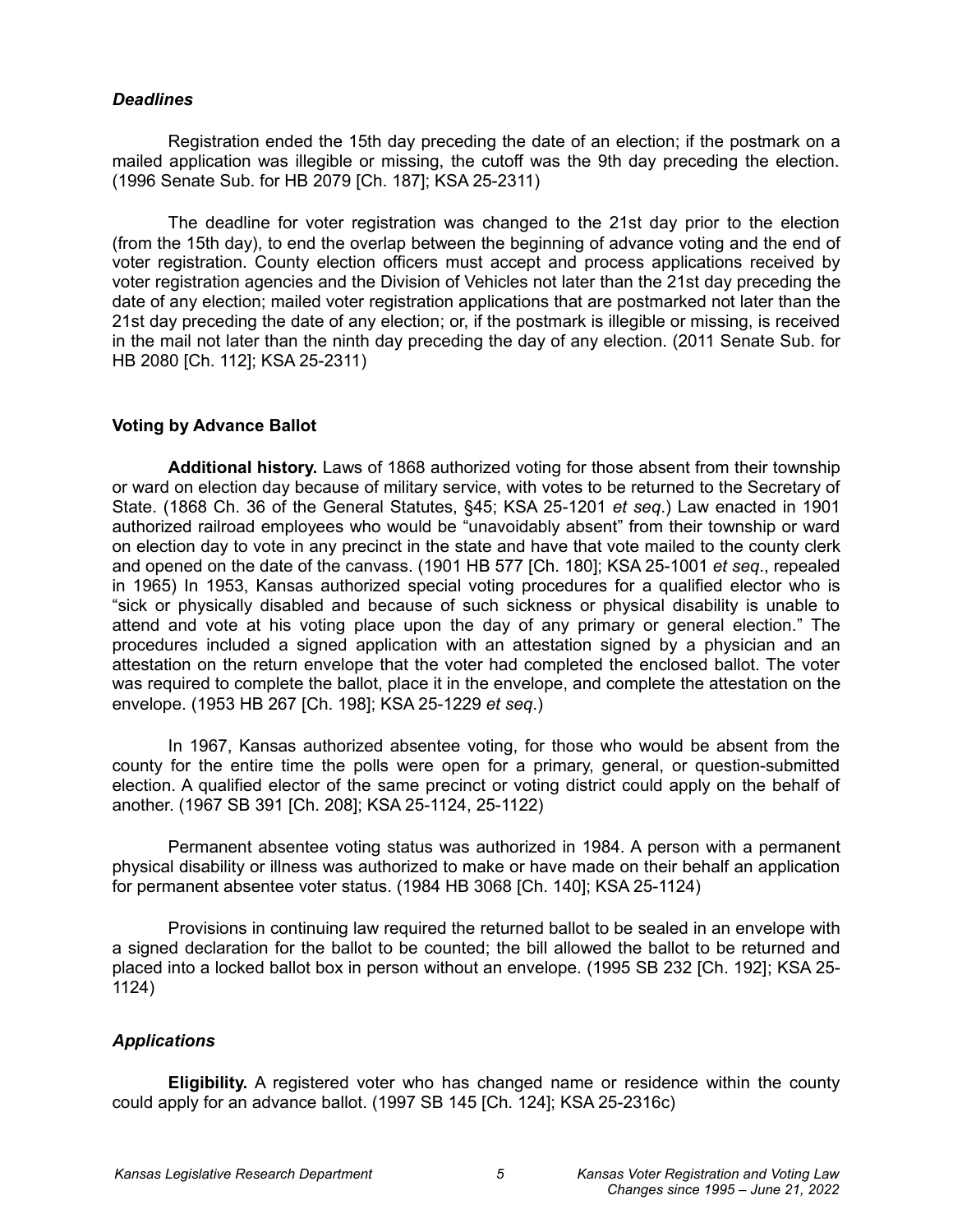**Deadline for transmitting applications.** County election officers were authorized to transmit applications for advance ballots in their offices on the Saturday preceding the election. (1999 SB 230 [Ch. 105]; KSA 25-1122)

Deadlines for transmitting advance ballot applications by mail were moved back several days, to not after a week before the election. (2017 HB 2158 [Ch. 49]; KSA 25-1122)

**Identification.** A requirement the applicant for an advance ballot provide the applicant's date of birth was added. (2000 HB 2854 [Ch. 49]; KSA 25-1122d)

The voter identification provided by a voter applying for an advance ballot can not be made public. (2004 SB 479 [Ch. 25]; KSA 25-1122)

The county election officer is required to verify the signature of a person applying for an advance ballot against the person's registration signature. (2011 HB 2067 [Ch. 56]; KSA 25- 1122) [*Note:* Exceptions have been added for those unable to sign; see [Voting Procedures for](#page-9-0) [Voters with Disability.](#page-9-0)]

**Providing application materials.** Beginning January 1, 2022, any organization that or individual who uses mail to solicit registered voters to apply for advance ballots must include on the mailing, using a 14-point or larger font, on the exterior and each page except the application, the organization's or individual's name and address, organization leader's name, and a statement that the solicitation is not a government mailing. The application included must be the official application for advance ballot by mail provided by the Secretary of State. No portion of an application form can be completed prior to the mailing, and the mailing must contain an envelope addressed to the appropriate county election official for the mailing of the application. The provisions do not apply to the Secretary of State, any election official, any county office, or any entity required by federal law to provide such information. (2021 HB 2332 [Ch. 97]; KSA 25- 1122)

Only a person residing in or otherwise domiciled in Kansas may mail or cause to be mailed an application for an advance ballot. The Attorney General is required to investigate a reported violation. Each instance of mailing is a separate violation, subject to a civil penalty of \$20. (2021 HB 2332 [Ch. 97]; KSA 25-1122)

#### <span id="page-5-0"></span>*Advance Ballot Application on Behalf of Another Person*

Continuing law authorized a qualified elector to apply for an advance ballot on behalf of another person, with an affirmation from the voter not present. The bill added the qualified elector was authorized to transmit only one absentee ballot. Any additional applications would be for advance voting ballots to be transmitted by mail. (1995 SB 232 [Ch. 192]; KSA 25-1122)

Authority for another person to apply for an advance ballot on behalf of another person and transmit one ballot to the voter was removed. (1996 S. Sub. for H 2079 [Ch. 187]; KSA 25- 1122, 25-1122d, 25-1123)

A person assisting a voter with applying for—added to marking or transmitting—an advance ballot must sign a statement that the person has not exercised undue influence on the voting decision. (1996 Senate Sub. for HB 2079 [Ch. 187]; KSA 25-1124)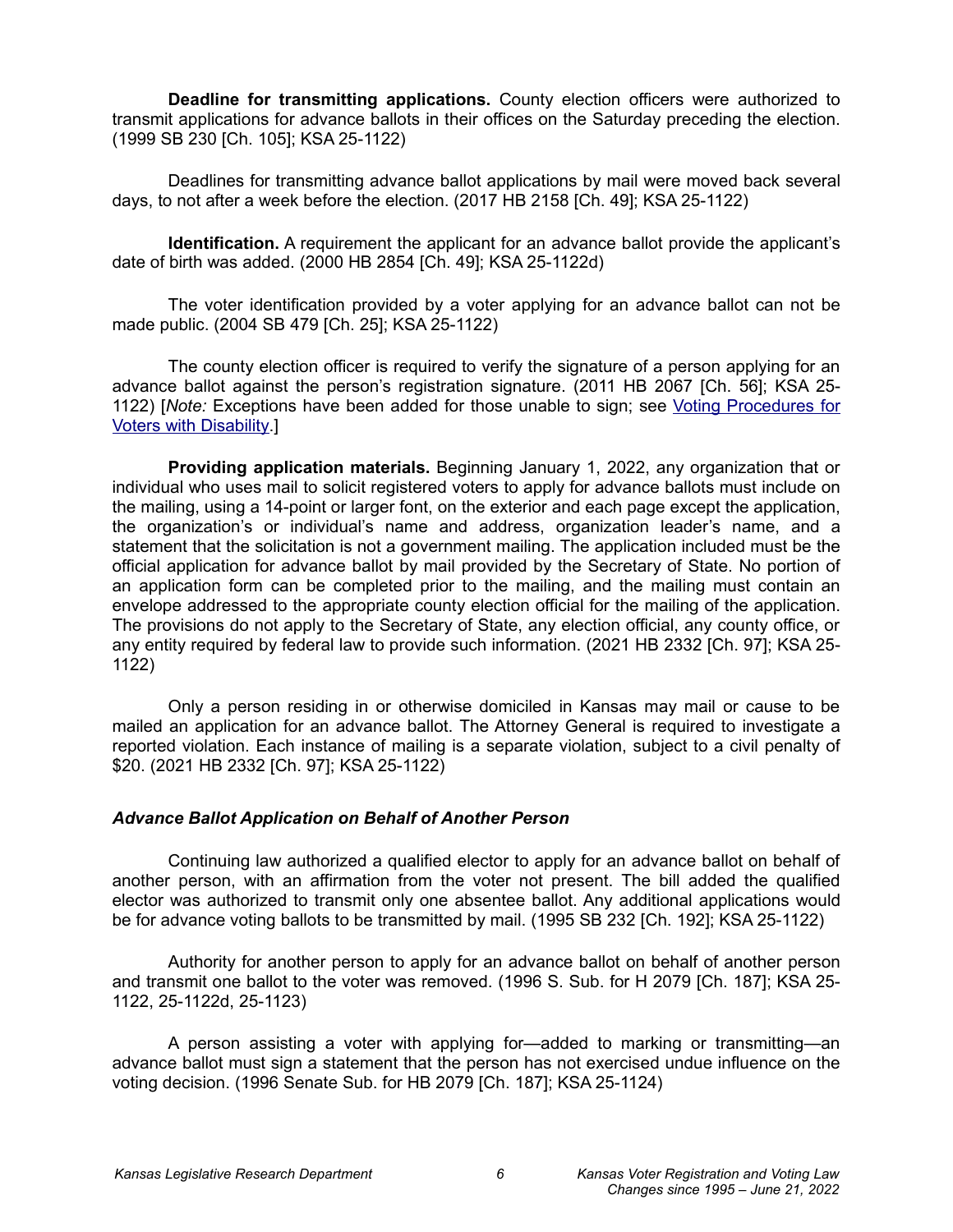### <span id="page-6-1"></span>*Returning Advance Ballot Applications*

**Method of return.** An application for an advance ballot could be transmitted by facsimile (added in 1997), personal delivery, mail or as otherwise provided by law. (1997 SB 145 [Ch. 124], 2000 HB 2328 [Ch. 151]; KSA 25-1122)

**Deadline for return.** Any person or group distributing applications for advance ballots must return that application within two days after the applicant signs the application. The application must be returned only to the county election officer by methods provided by law. (2000 HB 2328 [Ch. 151], 2001 SB 127 [Ch. 125]; KSA 25-1128)

### <span id="page-6-0"></span>*Returning an Advance Ballot*

Provisions in continuing law required the returned ballot to be sealed in an envelope with a signed declaration for the ballot to be counted; the bill allowed the ballot to be returned and placed into a locked ballot box in person without an envelope. Continuing law also stated if any person renders assistance to a "sick, physically disabled or illiterate" voter in marking or transmitting such a ballot, the ballot was to be accompanied by a written statement on a form prescribed by the Secretary of State and containing a statement that the assistant had not exercised undue influence and the ballot had been marked as instructed by the voter. (1995 SB 232 [Ch. 192]; KSA 25-1124)

A new subsection with language regarding the provision of assistance to certain voters with disability also added that anyone transmitting an advance ballot on behalf of another person, at the request of the voter, must do so before the close of the polls on election day. (1997 SB 145 [Ch. 124]; KSA 25-1124) Language in this subsection regarding an application for an advance voting ballot filed by a "sick, physically disabled or illiterate voter or by a person rendering assistance to such voter" was removed. (2001 SB 125 [Ch. 81]; KSA 25-1124)

A voter may return such voter's advance ballot by personal delivery or by mail, adding clarity to continuing law stating the ballot envelope shall be mailed or otherwise transmitted to the county election officer. (2011 HB 2067 [Ch. 56]; KSA 25-1124 and 25-1128)

If an advance ballot is to be returned by a person other than the voter, that person must be designated in writing by the voter; the person so designated must sign a statement that the designee has not exercised undue influence on the voter and agrees to deliver the ballot as directed by the voter. (2011 HB 2067 [Ch. 56]; KSA 25-1124 and 25-1128)

An advance ballot returned to any polling place in the county, added to returned to the county election office, before the closing of the polls would be counted. (2017 HB 2158 [Ch. 49]); KSA 25-1132)

A person is prohibited from knowingly transmitting or delivering an advance ballot to the county election officer or polling place on behalf of a voter unless the person submits, with the ballot, sworn statements affirming no undue influence was exercised, the person has not transmitted or delivered more than ten advance ballots on behalf of others, and the specific voter has authorized this transmission or delivery. Violation is a severity level 9 nonperson felony. (2021 Senate Sub. for HB 2183 [Ch. 96]; KSA 25-2437)

A county election officer is prohibited from accepting an advance ballot transmitted by mail unless the county election officer first verifies the signature on the advance ballot envelope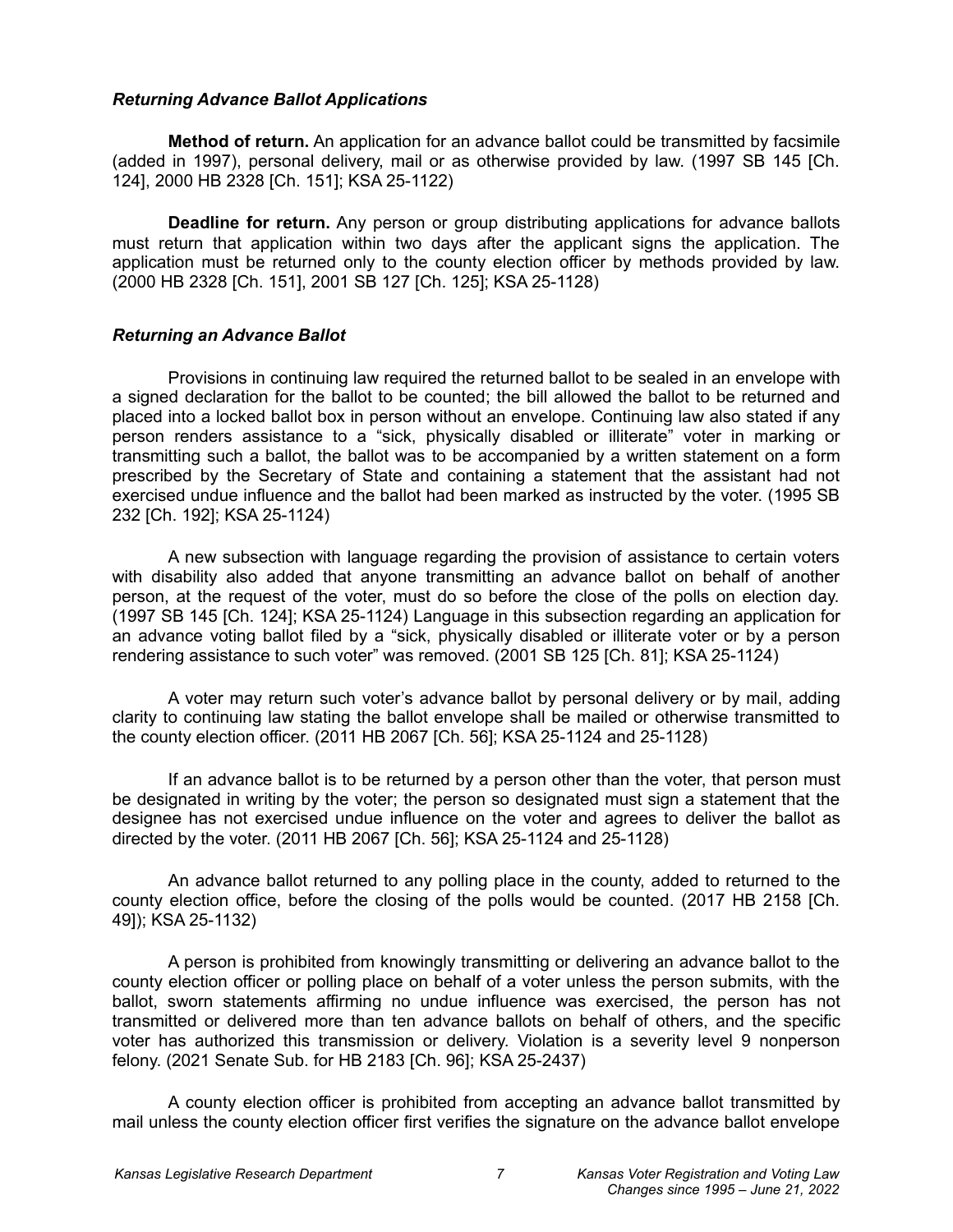matches the signature on file in the county voter registration records. The officer may use electronic verification or human inspection. The ballot will not be counted if the signature on the envelope does not match the signature on file. Signature verification is not required if the voter has a disability that prevents them from signing the ballot or that prevents them from signing in a way that matches the signature on file. (2021 Senate Sub. for HB 2183 [Ch. 96]; KSA 25-1124)

**Assisting an advance voter.** The envelope for an advance ballot must contain a signature block for the advance voter, a signature block for the person assisting the advance voter, and a signature block for the person who signs the advance ballot envelope on behalf of a person physically unable to sign such envelope. In the last case, the signature constitutes an affidavit that the voter is physically unable to sign and the signatory swears the information is true and correct, and signing an advance ballot envelope under false pretenses constitutes the crime of perjury. (2018 HB 2539 [Ch. 116]; KSA 25-1121)

No candidate for office may assist any voter in marking or signing an advance ballot, unless that candidate is the Secretary of State, an election official, or a county election officer in the performance of that person's duties. An employee of a county election office who is a candidate may assist a voter in marking or signing an advance ballot unless that employee appears as a candidate for office on the ballot for which the candidate is providing assistance. Violation is a class C misdemeanor. (2021 Senate Sub. for HB 2183 [Ch. 96]; 2022 Senate Sub. for HB 2138 [Ch. 87]; KSA 25-1124)

### <span id="page-7-1"></span>*Replacement Ballots*

A voter who has not received an advance ballot or whose ballot is destroyed or spoiled could request a replacement ballot. The replacement ballot could be delivered in person or by mail. The county election officer was required to keep a record of replaced ballots. (1995 SB 232 [Ch. 192]; KSA 25-1122; provisions moved: 1999 SB 230 [Ch. 105]; KSA 25-1122f) All replacement ballots issued by a county election officer are considered provisional. (2003 [Ch. 112]; KSA 25-1122f)

# <span id="page-7-0"></span>*Correcting Deficiencies*

**Providing a signature.** If the person applying for an advance ballot does not provide the required signature or identification, the county election office must provide information about the voter's right to vote a provisional ballot and to provide an opportunity to cure the signature problem and provide the identification required. (2011 HB 2067 [Ch. 56]; KSA 25-1122)

**Contact about a deficiency.** The county election office must make an attempt to contact each voter who submitted an advance ballot without a signature or with a signature that does not match the signature on file and allow the voter to correct the deficiency, before the final county canvass. (2019 Sub. for SB 130 [Ch. 36]; KSA 25-1124)

**Deadline.** Days were added between the election and when the county election officer presents original records to the county board of canvassers, to allow additional time for the voter of a provisional ballot to provide proof of identity. The day was changed from the Friday after the election to the following Monday or, if notice has been published, the second Thursday after the election. (2011 HB 2067 [Ch. 56]; KSA 25-3104)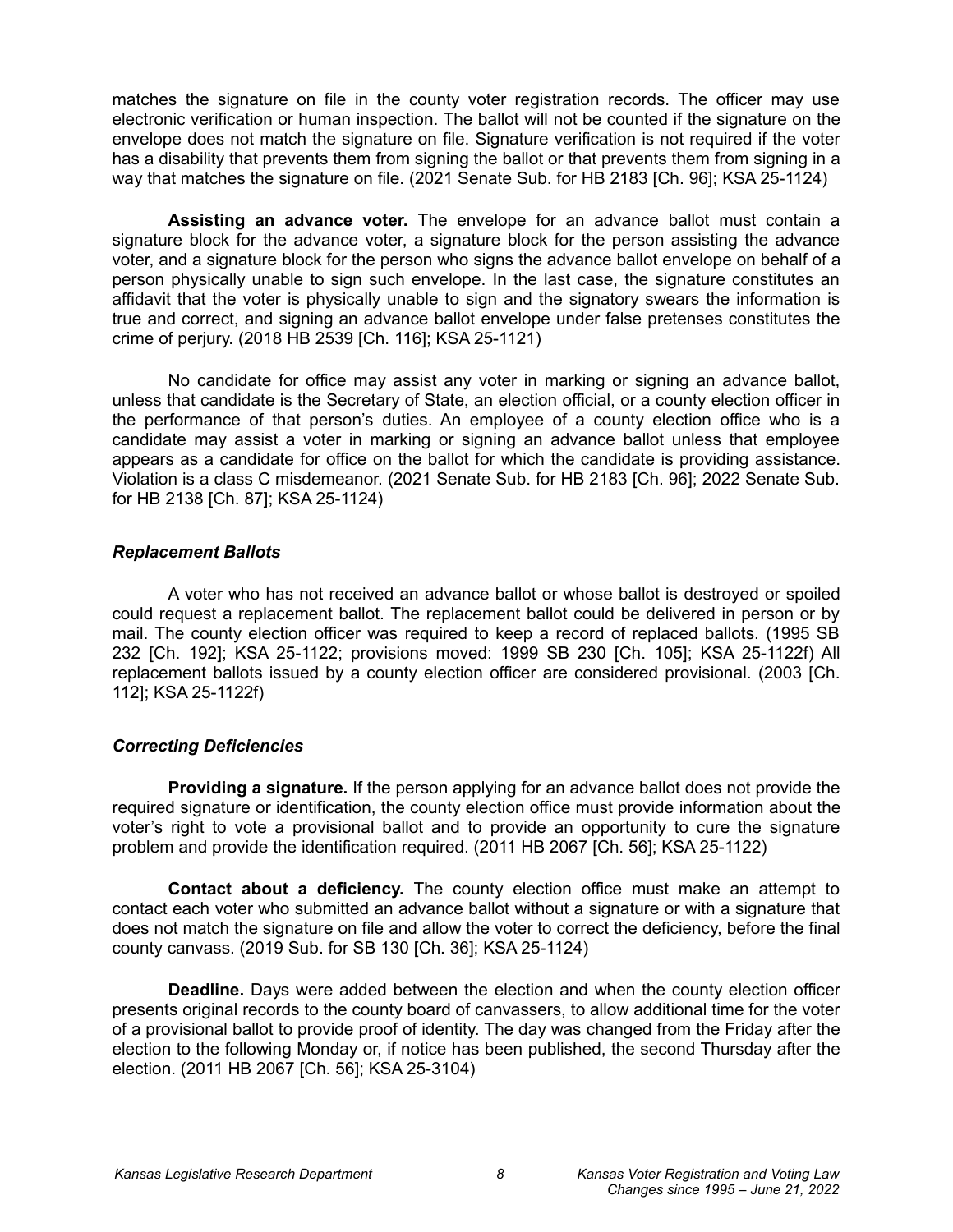#### <span id="page-8-3"></span>*Advance Voting in Person*

Advance voting in person could be done on the Tuesday next preceding an election (or an earlier date the county election officer could designate), each succeeding business day until noon on the day preceding the election, and on Saturday (if the county election officer so provided). (1995 SB 232 [Ch. 192]; KSA 25-1122)

A voter who received an advance ballot may vote a regular ballot on election day if the voter returns the advance ballot and the judge or clerk voids the advance ballot. (1997 SB 145 [Ch. 124]; KSA 25-2908)

### <span id="page-8-2"></span>*Other Procedures*

**Voter's address**. An advance ballot could be sent only to certain specific addresses requested by the voter, such as a residential address, other mailing address, or a medical care facility; the restriction did not apply if the voter was "sick, physically disabled, or illiterate" (now "who has a temporary illness or disability or who is not proficient in reading the English language"). (1997 SB 145 [Ch. 124]; KSA 25-1123)

**Deadline.** An advance ballot could not be sent or given to the voter before the 20th day before the election; the county election official must send an advance ballot the 20th day before the election or within 2 business days of receiving the application; an envelope for returning the ballot with a declaration that the voter marked the enclosed ballot and sealed it in the envelope was required in continuing law. (1995 SB 232 [Ch. 192]; KSA 25-1123)

**List maintenance.** A county election officer may remove a person from the advance voting list if the person had not voted by advance ballot in two consecutive general elections; the voter could renew the application after notification from the county election officer. (2001 SB 127 [Ch. 141]; KSA 25-1122)

# <span id="page-8-1"></span>**Voting**

The Help America Vote Act of 2002 Administrative Complaint Act was added to provide a uniform, nondiscriminatory administrative procedure for the resolution of any complaint alleging a violation of any provision of Title III of the Help America Vote Act of 2002 (HAVA), including a violation that has occurred, is occurring, or is about to occur. Topics of provisions of HAVA Title III include voting systems (accessibility, audit capacity), information to be posted at voting sites, the use of provisional ballots, a computerized statewide voter registration list, and registering to vote by mail. (2004 SB 479 [Ch. 25]; KSA 25-4701 - 25-4716)

# <span id="page-8-0"></span>*Providing Identification*

**Identification of first-time voter.** A ballot cast by a first-time voter would not be counted if the voter fails to provide valid identification. A "first-time voter" was defined as one who had not previously voted in any election in the county or had re-registered after being removed from the voting list. Acceptable forms of identification were listed. (2004 SB 479 [Ch. 25]; KSA 25- 3002) A first-time voter unable or unwilling to provide identification or whose name and address did not match the registration book entry had until the meeting of the county board of canvassers to provide valid identification, in person, by mail, or by electronic means. The ballot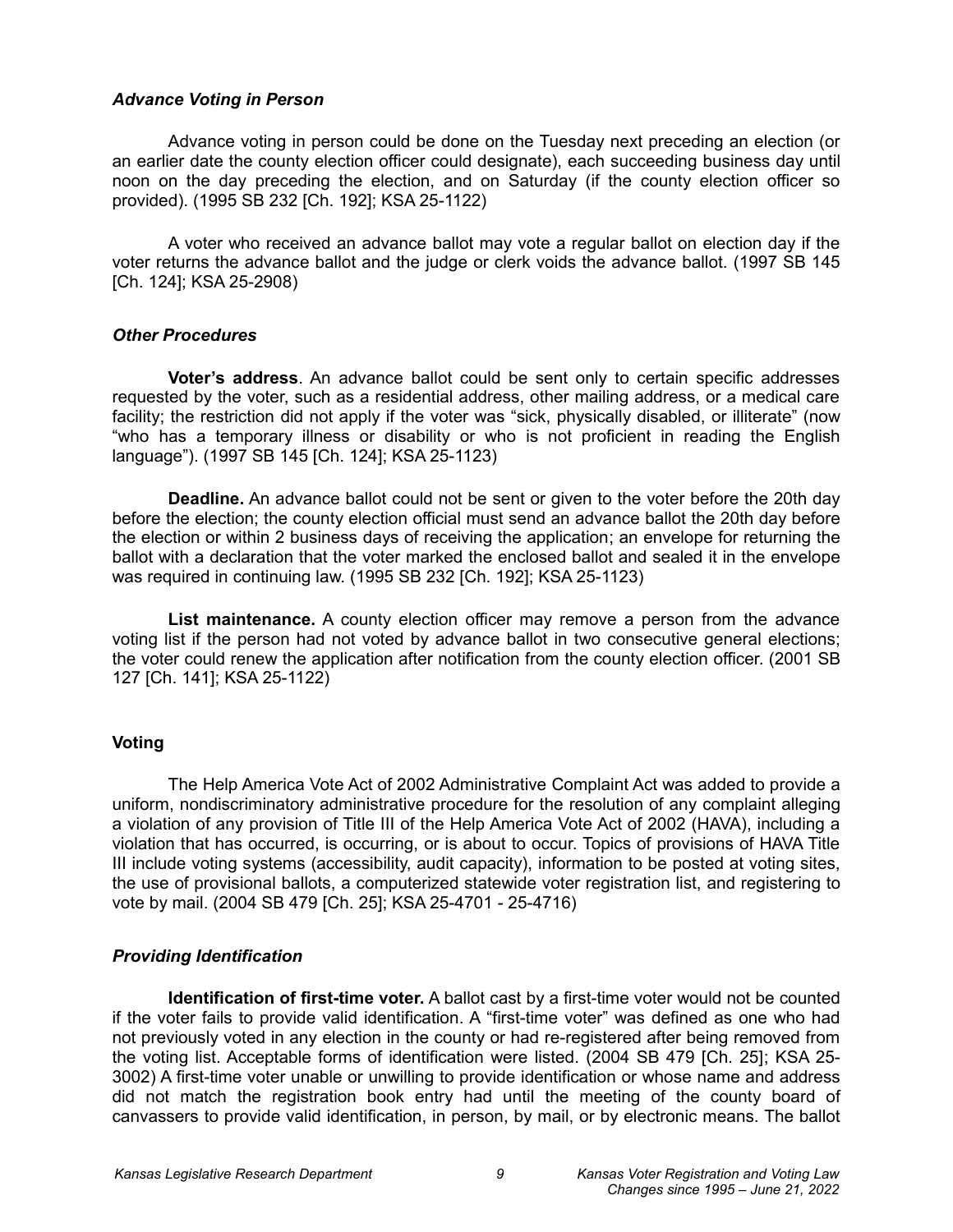must be counted if the county board of canvassers determines the voter's identification is valid and the provisional ballot was properly cast. These provisions were repealed in 2011. (2004 SB 479 [Ch. 25], 2011 HB 2067 [Ch. 56]; KSA 25-1122)

**Verification.** The county election officer is required to compare certain information provided by a first-time voter with information verified by the Division of Vehicles and was prohibited from transmitting an advance ballot if the voter provided no identification or the information does not match information on the voter registration list. (2004 SB 479 [Ch. 25]; KSA 25-1123) In 2011, "first-time" was removed from this provision, and the county election officer was instructed to send a provisional advance ballot. (2011 HB 2067 [Ch. 56]; KSA 25-1123)

**Identification required.** Every person voting at the polls on election day (with some exceptions) was required to provide a form of identification from among the types listed and containing the name and photograph of the voter. Expired documents are acceptable if the voter is 65 years of age or older. (2011 HB 2067 [Ch. 112]; KSA 25-2908)

The Division of Vehicles is prohibited from charging any fees for a nondriver's identification card issued for the purpose of meeting voter identification requirements. (2011 HB 2067 [Ch. 56 and 112]; 8-1324)

### <span id="page-9-0"></span>*Voting Procedures for Voters with Disability*

**Additional history.** A "sick, physically disabled or illiterate voter" could request assistance in marking or transmitting an absentee ballot. Anyone assisting the voter was required to sign an affidavit stating the person had not exercised undue influence and had marked the ballot as instructed; failing to sign and submit the affidavit was a class E felony. (1984 SB 571 [Ch. 141]; KSA 25-1124)

**Application for advance ballot.** An application for an advance ballot by or on behalf of a "sick, physically disabled, or illiterate" voter could be filed during the regular advance ballot application period until the close of the polls on election day; the ballot could be returned to the county election officer until the close of the polls on election day. (1997 SB 145 [Ch. 124]; KSA 25-1124)

**Definition.** "Disability" was defined to mean a physical or mental impairment that substantially limits one or more major life activities, a record of such impairment, or being regarded as having such an impairment. (2004 House Sub. for SB 166 [Ch. 93]; KSA 25-2909)

**Voting location accessibility.** Voting location accessibility standards were updated to require, with no exceptions or stated standards, that all voting places be made accessible, either by permanent or temporary means. (2004 House Sub. for SB 166 [Ch. 93]; KSA 25-2710)

**Vote secrecy.** Law requiring voting in absolute secrecy be provided was clarified to provide an exception for a person who requests assistance due to temporary illness or disability or a lack of proficiency in reading the English language. (2007 HB 2081 [Ch. 125]; KSA 25- 4406)

**Voting systems.** An exception was made to the requirement the board of county commissioners and the county election officer provide a sufficient number of voting system units to authorize the Secretary of State to acquire electronic voting systems to assist counties in meeting HAVA requirements for each polling place to have at least one voting device accessible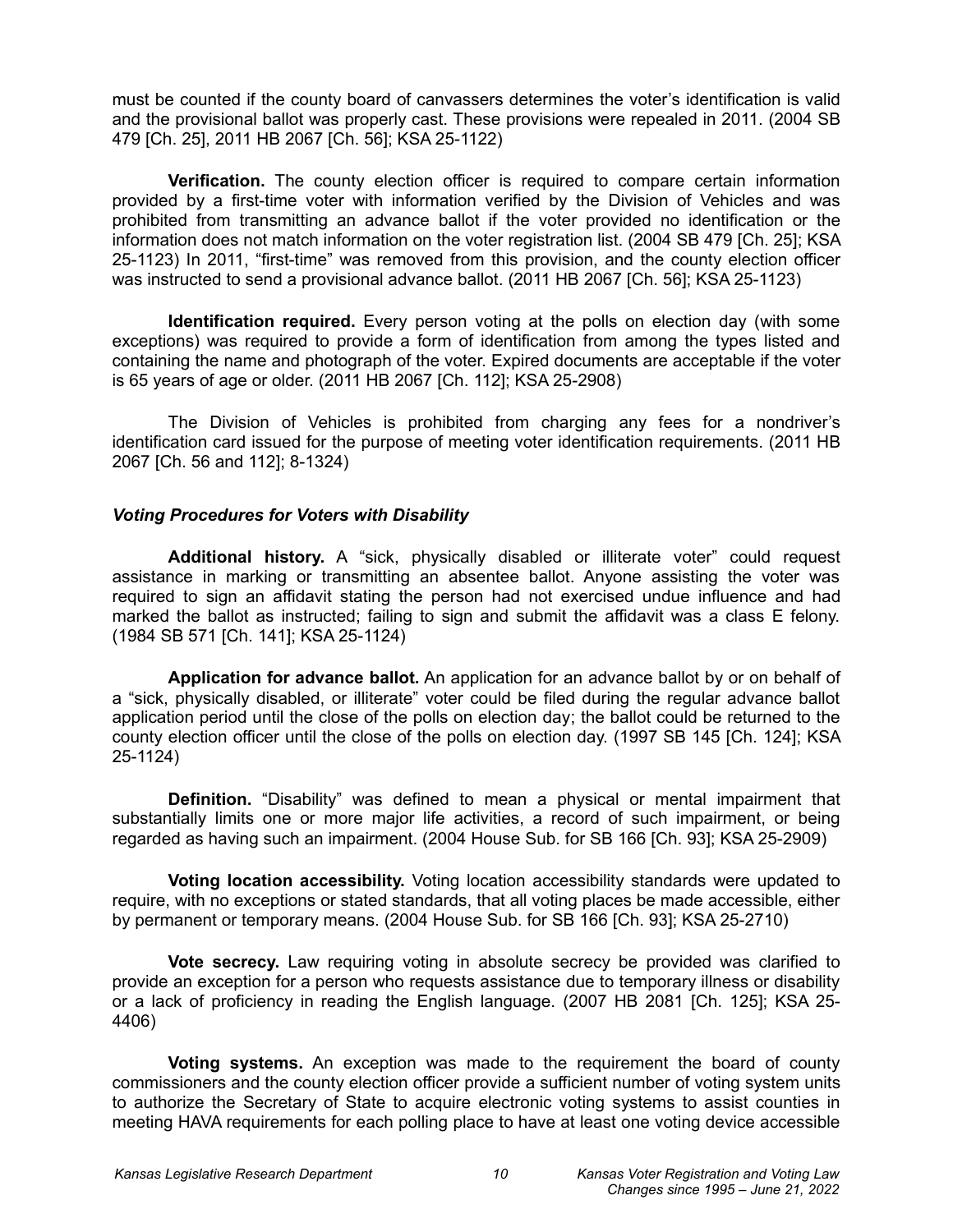to individuals with disability. (2007 HB 2081 [Ch. 125]; KSA 25-4407) Electronic poll books were added to the the election-related equipment the board of county commissioners and county election officer must provide after determining such equipment is to be used. (2022 Senate Sub. for HB 2138 [Ch. 87]; KSA 25-4407)

**Assistance provided.** Voters with disability were authorized to request a ballot be brought to them outside the voting place, at a location within a 250-foot radius of the entrance. (2004 House Sub. for SB 166 [Ch. 93]; KSA 25-2909)

A voter with a disability that prevents the voter from being able to provide a signature was specifically authorized to request assistance with signing and application for or marking an advance ballot or from providing written permission for another individual to return the person's ballot to the county election officer. (2018 HB 2539 [Ch. 116]; KSA 25-1124)

A person assisting an applicant for an advance ballot or with the ballot itself must sign a statement affirming the assisting individual has not influenced the voter and has completed the application or ballot as the voter instructed. Failure to do so is a level 9 nonperson felony. (2018 HB 2539 [Ch. 116]; KSA 25-1124)

# *Voting Procedures for Federal and Overseas Voters*

**Application period.** The period of time federal services voters could apply for a ballot was expanded from only prior to an election held in August and November of even-numbered years (which would not have included municipal or special district elections) to any election in which the voter is otherwise entitled to vote. This applies to a voter qualified and eligible to vote by federal services absentee ballot (members of the armed forces of the United States, while in the active service, and their spouses and dependents; members of the U.S. merchant marines and their spouses and dependents; and U.S. citizens residing outside the territorial limits of the United States and their spouses and dependents when residing with or accompanying them). (2004 SB 479 [Ch. 25]; KSA 25-1216)

**Responsibility.** The Secretary of State became the officer responsible for disseminating federal services voting information and accepting ballot applications; the Secretary can utilize the services of county election officials. (2004 SB 479 [Ch. 25]; KSA 25-1223)

**Races and questions on ballots.** Ballots for federal services voters were expanded to include all offices and any proposition or question for which the voter was otherwise entitled to vote, such as local questions, state constitutional amendments, and political party precinct committee positions. This follows requirements of the federal Uniformed and Overseas Citizens Absentee Voting Act. (2011 SB 103 [Ch. 27]; KSA 25-1218)

**Electronic return.** Federal services voters could apply for registration and an absentee ballot by electronic mail or other electronic method authorized by the Secretary of State. These voters can return the ballot by electronic means if the transmittal states the voter agrees to waive the voter's right to a secret ballot. (2011 SB 103 [Ch. 27]; KSA 25-1216)

# <span id="page-10-0"></span>*Provisional Ballots*

**Moving within the county.** A voter who had moved within the county was permitted to update the voter's registration record and vote a provisional ballot at the voter's new polling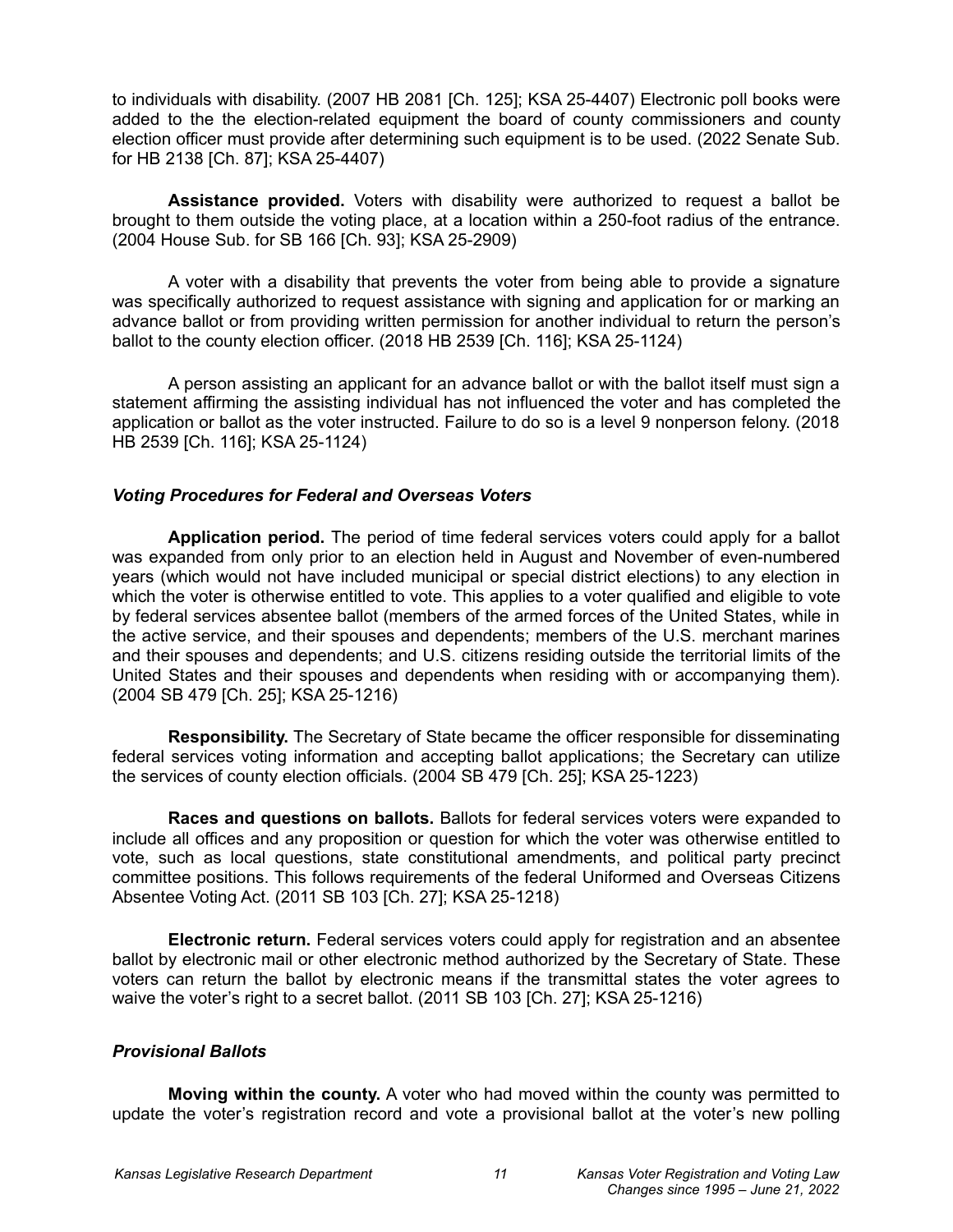place or at a central location determined by the county election officer. (1996 Senate Sub. for HB 2079 [Ch. 187]; KSA 25-414 and 25-2316c)

**Qualifications questioned.** A voter whose qualifications were questioned could vote a "provisional ballot" rather than a "challenged ballot." The voter who had changed name or moved to another county, or who the election officials knew or suspected was not a qualified elector, could vote a provisional ballot. The voter of a provisional ballot could register at the polls, and the application would be attached to the envelope containing the provisional ballot. The election officer was required to notify the voter of the disposition of the application. (1996 Senate Sub. for HB 2079 [Ch. 187]; KSA 25-409, 25-414, 25-2316c)

**Advance ballot not used.** If an advance ballot was requested but not used, the voter would receive a provisional ballot. (2003 SB 102 [Ch. 112]; KSA 25-1122f, 25-2908)

**After-hours ballot.** A voter voting after hours pursuant to a court or other order is entitled to cast a provisional ballot. (2004 SB 479 [Ch. 25]; KSA 25-414) Those after-hours provisional ballot envelopes are to be separated from provisional envelopes containing ballots cast and the voter's application for registration. (2004 SB 479 [Ch. 25]; KSA 25-3008)

### <span id="page-11-0"></span>*Voting Locations and Equipment*

**Tracking of transferred ballots.** Each person who handles ballots must sign an affidavit listing, if applicable, the number of blank, spoiled, provisional, and counted ballots; the number of advance ballots in envelopes; the name of the person to whom such ballots were delivered, and the location to which the ballots were delivered. (2022 Senate Sub. for HB 2138 [Ch. 87]; New Section 1)

**Locations.** A county election officer in a county with a population greater than 250,000 could designate satellite voting sites for in-person advance voting. (1999 SB 230 [Ch. 105]; KSA 25-1122) Use of satellite voting sites was authorized in all counties in 2008. (2008 SB 65 [Ch. 3]; KSA 25-1122)

Every nursing facility, assisted living facility, and hospital-based long-term care unit could serve as a voting place for its residents who are registered to vote, starting in 2010. (2008 SB 562 [Ch. 129]; KSA 25-2812)

At the discretion of the county election official, a voter could vote at any polling place in the county on election day. (2019 Sub. for SB 130 [Ch. 36]; KSA 25-2701)

# *Equipment*

**Which equipment is used.** The board of county commissioners and the county election officer determine the electronic or electromechanical voting system approved by the Secretary of State for use in the county; a provision authorizing the county's voters to petition and vote on whether to adopt an electronic or electromechanical voting system was removed. (2007 HB 2081 [Ch. 125]; KSA 25-4403) Provisions providing for lever machines and punch card ballots were repealed. (2007 HB 2081 [Ch. 125]; KSA 25-1301 *et seq*.)

The Secretary of State's responsibility to examine electronic voting systems was clarified to include operating systems, firmware, and software. The Secretary of State must certify such a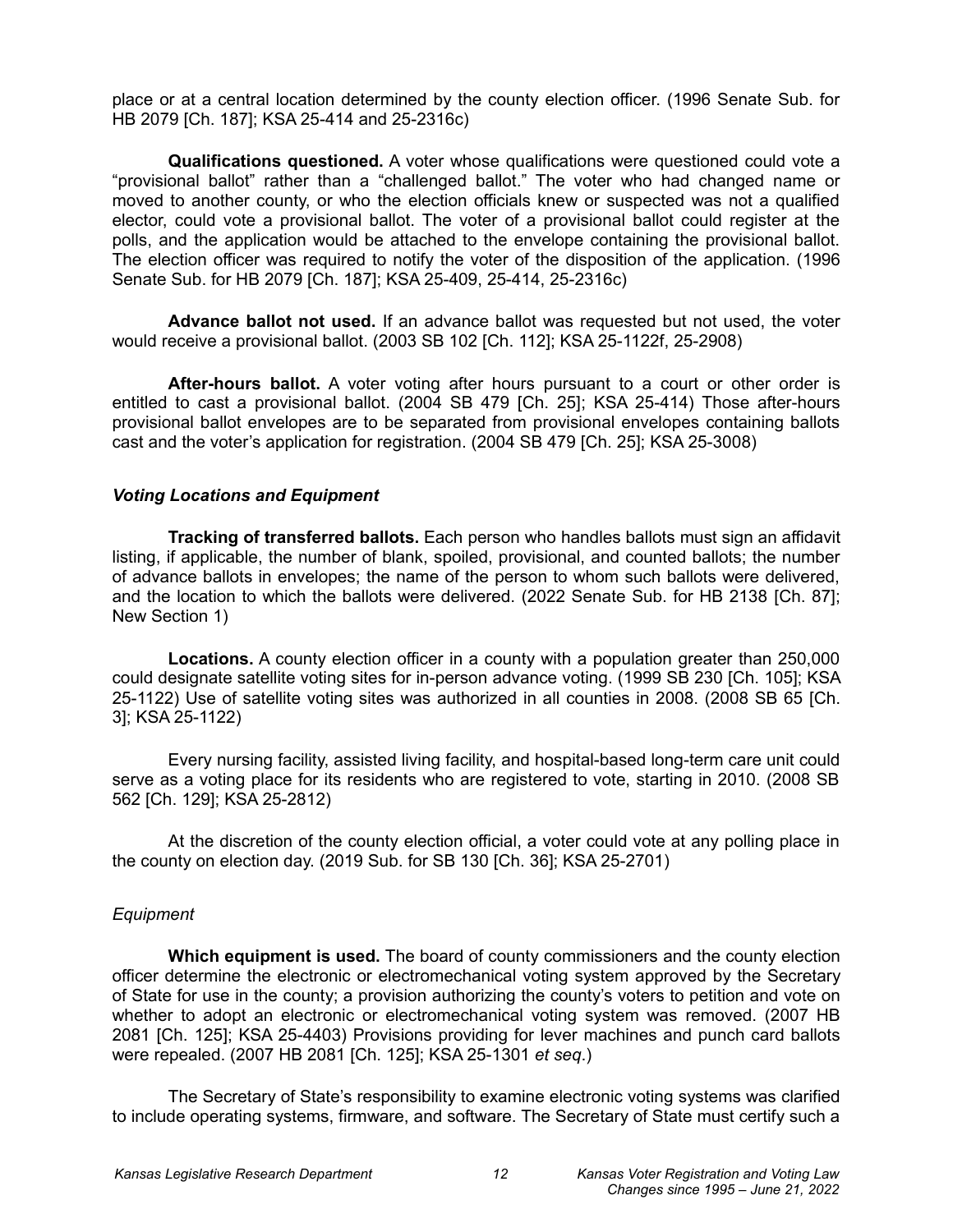system before it is used at any election. (2007 HB 2081 [Ch. 125]; KSA 25-4404) The Secretary of State also must examine and certify any kind and make of electronic poll book, and no county may operate an electronic poll book unless it has been approved by the Secretary and its network connectivity meets the security standards established by the Secretary, as evidenced by a statement filed with the Office of the Secretary. (2022 Senate Sub. for HB 2138 [Ch. 87]; KSA 25-4403, KSA 25-4404)

Any electronic or electromechanical voting systems approved by the Secretary of State must comply with HAVA and other related federal law. (2007 HB 2081 [Ch. 125]; KSA 25-4406)

No board of county commissioners is authorized to purchase, lease, or rent any direct recording electronic voting system. Any electronic or electromechanical voting system purchased, leased, or rented must provide a paper record of each vote cast at the time the vote is cast and have the ability to be tested both before an election and prior to the canvass. (2018 HB 2639 [Ch. 116]; KSA 25-4403)

Using a poll book that does not require a hand-written signature is prohibited. (2022 Senate Sub. for HB 2138 [Ch. 87]; New Sec. 3)

**Paper ballots with watermarks.** Each voting system used on or after January 1, 2024, must use an individual, durable, voter-verified paper ballot with a distinctive watermark established by the Secretary of State. The voting system must permit the voter to correct any error on the ballot before it is secured and preserved, and the system must not make it possible to associate a ballot with a voter without the voter's consent. (2022 Senate Sub. for HB 2138 [Ch. 87]; New Sec. 3)

**Connectivity**. No component of an electronic or electromechanical voting system, vote tabulating equipment, or an optical scanning system may be connected to the internet or to any other communications or computer network, including, but not limited to, a local area, wireless, cellular, or satellite network, or use any wireless communications technology. The election judges must make the systems and equipment available to any candidate or authorized poll agent for review to ensure no connectivity. (2022 Senate Sub. for HB 2138 [Ch. 87]; KSA 25- 4403, KSA 25-4406, KSA 25-4409, KSA 25-4613)

**Storage.** The responsibility of the board of county commissioners to provide for the storage, safekeeping, and maintenance of voting systems was expanded to include responsibility for electronic poll books. (2022 Senate Sub. for HB 2138 [Ch. 87]; KSA 25-4408)

**Testing**. Requirements for providing notice of testing of optical scanning and vote tabulation equipment before and after an election were amended to require notice on a county's website, if the county has a website, as well as in a newspaper. The statutes also were amended to specify post-election testing must take place within five business days after the completion of the canvass. (2022 Senate Sub. for HB 2138 [Ch. 87]; KSA 25-4411, KSA 25- 4610)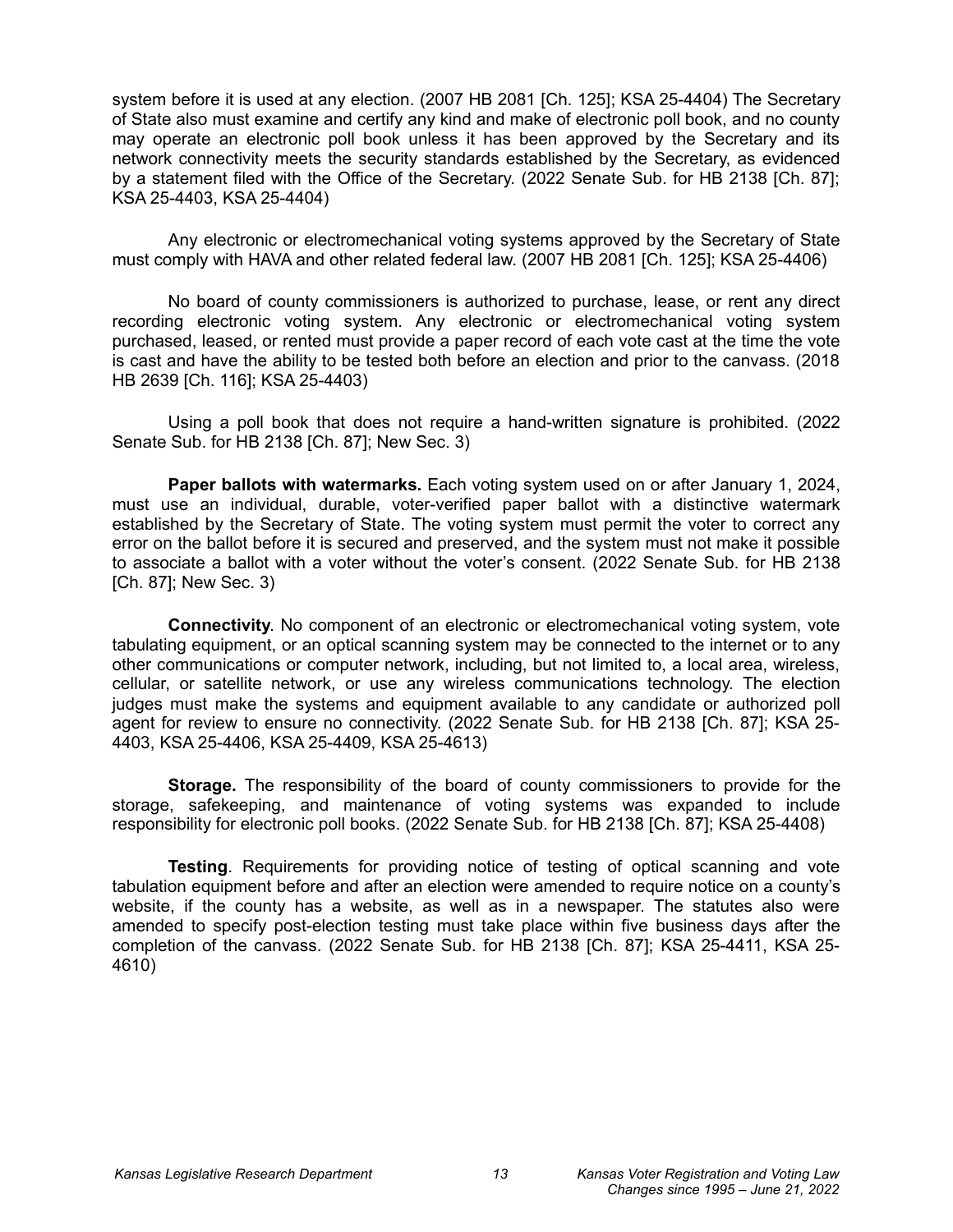#### <span id="page-13-0"></span>*Other Procedures*

**Distribution in emergency.** The Secretary of State was authorized to designate temporary alternative methods for the distribution of ballots in cases of war, natural or manmade disasters, equipment failures or other emergency conditions or circumstances that make it impossible for voters in a voting area to obtain ballots as provided by law. (2000 HB 2844 [Ch. 48]; KSA 25-622)

**Hours.** Voting hours across the state were standardized to 7 a.m.-7 p.m. (or 12 continuous hours from 6 a.m. to 8 p.m., if so set and announced by the county election officer) in the Central time zone and 6 a.m. to 6 p.m. (or 12 continuous hours from 5 a.m. to 7 p.m. if so set and announced by the county election officer) in the Mountain time zone. (2001 SB 126 [Ch. 124]; KSA 25-106)

**Posted notices.** Voters' rights and responsibilities are to be posted at each polling place on election day. (2002 SB 502 [Ch. 146]; KSA 25-2706)

**Instructions.** A sample ballot, notification of the election date, and the polling place hours were added to the printed instructions county election officers must furnish to election boards. (2004 SB 479 [Ch. 25]; KSA 25-2706)

**Staffing.** Instruction of election board judges and clerks before each election became mandatory rather than permissive; it is to be provided by the county election officer. (2004 SB 479 [Ch. 25]; KSA 25-2806) The instruction must cover their election duties, including procedures for complying with federal and state laws and regulations. The Secretary of State is to determine the form and content of the instruction. (2004 SB 479 [Ch. 25]; KSA 25-124)

The county election officer is authorized to allocate staffing resources as needed at the voting place except that two members of the election board, one of which is the supervising judge, is to be on duty the entire time the polls are open. [KAR 7-45-1 authorizes a county election officer to assign a continuous shift that is approximately half the time the polls are open, if certain restrictions are met.] (2007 HB 2081 [Ch. 125]; KSA 25-2810)

**Concealed carry.** The Personal and Family Protection Act, authorizing concealed carry, prohibited a licensee from carrying a concealed weapon into any polling place on the day an election is held. (2006 SB 418 [Ch. 32]; KSA 75-7c10) This provision was amended in 2013 to prohibit carrying of a concealed handgun into a posted building (2013 Senate Sub. for HB 2052 [Ch. 105], 75-7c10) In 2015, the language became, "The carrying of a concealed handgun shall not be prohibited in any building unless such building is conspicuously posted in accordance with rules and regulations adopted by the Attorney General." (2015 SB 45 [Ch. 16]; KSA 75- 7c10)

**Poll agents.** Provisions were added to authorize a poll agent to be a registered Kansas voter (or, if ages 14-17, meeting all requirements to be a voter except age) or a member of the candidate's immediate family; formerly a poll agent could be only, or be appointed by, the chairperson of the county party committee, a chairperson of a committee concerned with a question-submitted election, a chairperson of a state party committee, any candidate, any precinct committeeman or precinct committeewoman, or any write-in candidate who has filed an affidavit of write-in. Each poll agent's written appointment was required to be filed with the county election officer and carried with the poll agent while on duty. (At all elections, authorized poll agents are allowed to be present and observe the proceedings at all original, intermediate,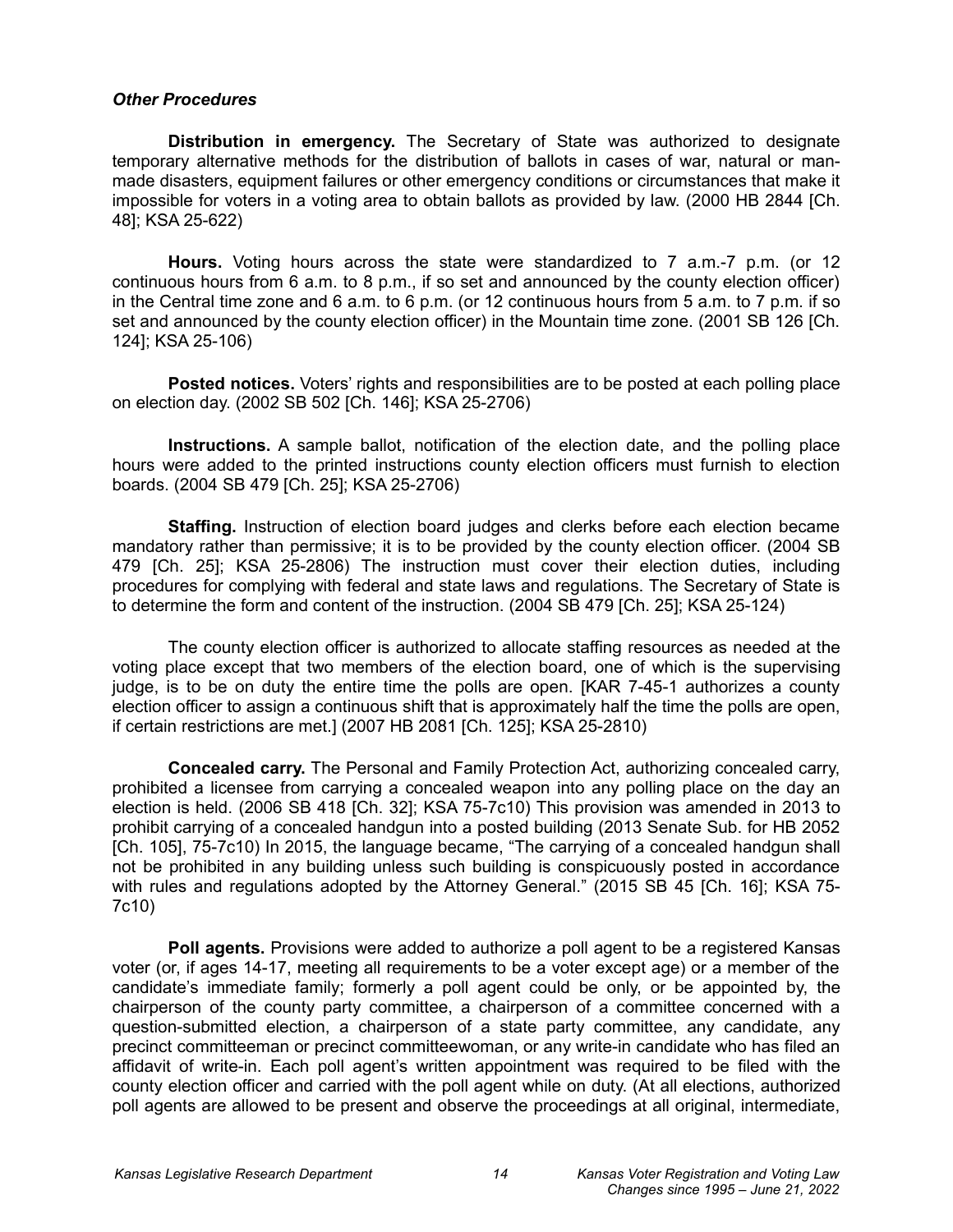and final canvasses of elections and at the time and place of casting ballots, subject to such limitations in law, and their conduct is to be as directed by the supervising judge within the polling place. A poll agent must wear a badge issued by the county election officer and containing specified information.[KSA 25-3005]) (2007 HB 2128 [Ch. 196]; KSA 25-3005a)

**Disclosing voter names.** The name of a voter cannot be disclosed until the final canvass of the election, unless the voter is an advance voter. (2013 SB 122 [Ch. 101]; KSA 25- 2422)

**Ballot language statements.** County election officials were authorized to request the preparation of a ballot language statement to explain the language of any municipal ballot question; such preparation can be requested from the county attorney, district attorney, or county counselor, or the Secretary of State, depending on the circumstances. Ballot language statements must fairly and accurately explain what a vote for and a vote against the question represents. (2014 HB 2130 [Ch. 98]; KSA 25-623)

**Time limit.** The limit on time a voter can spend in the voting booth when other voters are waiting was increased from five minutes to ten minutes. (2015 HB 2104 [Ch. 88]; KSA 25-2901)

**Audits of procedures.** The Secretary of State must audit election procedures in four counties in the year following the general election in an even-numbered year. The specific records and procedures to be examined are to be specified in rules and regulations. Of the counties chosen, 1 must have a voting-age population of more than 90,000, 1 a voting-age population of 20,000 to 90,000, and 2 voting-age populations of less than 20,000. Population numbers used are from the most recent decennial census. (2022 Senate Sub. for HB 2138 [Ch. 87]; New Section 2)

#### <span id="page-14-0"></span>*Counting Votes and Ballots*

**Counting advance ballots.** An advance ballot so damaged or defective it cannot be counted with optical scanning equipment must be counted manually. (2007 HB 2081 [Ch. 125]; KSA 25-4611)

An advance ballot returned to any polling place in the county, added to returned to the county election office, before the closing of the polls would be counted. (2017 HB 2158 [Ch. 49]); KSA 25-1132)

Advance ballots postmarked before the close of the polls and received by the county election officer no later than the third day following the election date (unless additional time was permitted by the Secretary of State) must be delivered to the county canvassers like other advance ballots. (2017 HB 2158 [Ch. 49]; KSA 25-1132) The authority for the Secretary of State to extend the deadline was removed. (2021 Senate Sub. for HB 2183 [Ch. 96]; KSA 25-1132)

**Counting provisional ballots.** The county board of canvassers was required to open all provisional ballots deemed to be valid and include those votes in its final canvass. (2001 SB 126 [Ch. 124]; KSA 25-409)

If a vote is challenged on the grounds the voter changed addresses within the county, the voter may provide an affirmation, and election judges must provide written information stating how the voter can learn whether the provisional vote was counted and, if not, why not. (2004 SB 479 [Ch. 25]; KSA 25-409)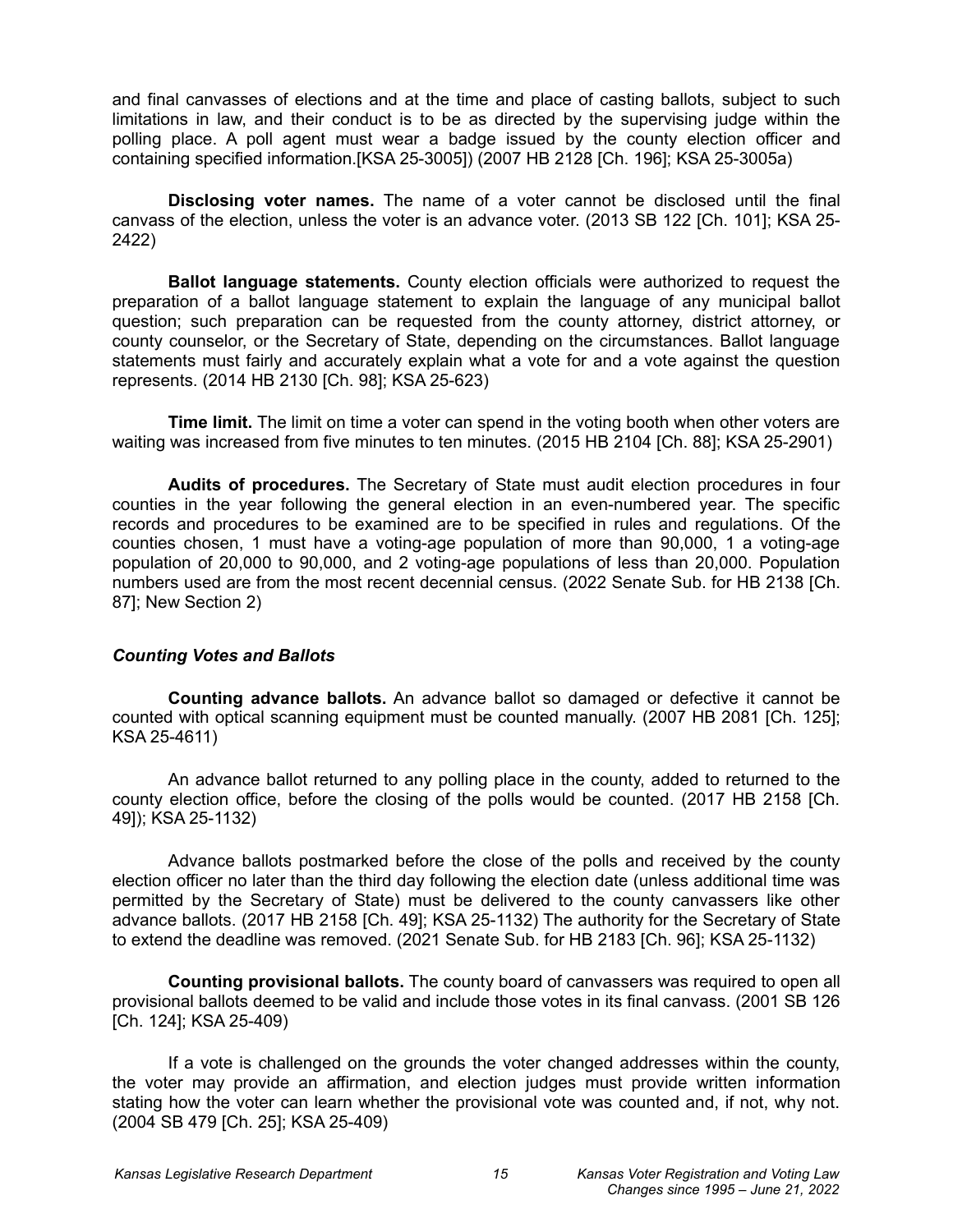**Counting write-in votes.** If a tally of write-in votes was not provided, the county election officer is authorized to appoint a special write-in board, which would unseal ballots and count any write-in votes. (2003 HB 2214 [Ch. 48]; KSA 25-3008)

**Counting ballots in a recount.** Each paper ballot must be counted by hand in any recount, unless the person requesting the recount chooses not to have the ballots counted by hand. (2022 Senate. Sub. for HB 2138 [Ch. 87]; New Sec. 3)

**Addressing inconsistencies in tallies.** In the event of any inconsistencies or irregularities between any electronic vote tallies and the vote tallies determined by counting paper ballots by hand, the paper ballots as counted by hand shall be the true and correct record of the votes cast. (2022 Senate. Sub. for HB 2138 [Ch. 87]; New Sec. 3)

**Transmitting results.** County election officials were authorized to transmit results to the Secretary of State using a secure electronic transmission method, in addition to registered mail or designated messenger. (2004 HB 2606 [Ch. 126]; KSA 25-3202)

**Providing precinct-level results.** Each county election officer must provide precinctlevel election results electronically in machine-readable format for all federal, statewide, legislative, and local offices within 30 days after the final canvass of general election results. (2022 Senate Sub. for HB 2138 [Ch. 87]; KSA 25-3206)

**Audit required.** A manual audit or tally of each vote cast in 1.0 percent of precincts (with a minimum of one per county) is required, after an election but prior to the meeting of the county board of canvassers to certify the official election results. (2018 HB 2539 [Ch. 116]; KSA 25- 3009) An audit also is required for any federal, statewide, or state legislative race that is within 1 percent of the total number of votes cast tallied on election night, as determined by the Secretary of State. The audit must take place in 10 percent of precincts, with a minimum of one precinct. Upon publication of a notice of an audit, the signed and certified official abstracts for all county precincts must be made available for review by any authorized poll agent. (2022 Senate Sub. for HB 2138 [Ch. 87]; KSA 25-3009)

**Rules and regulations.** Use of electronic poll books to process voters at polling places was added to use of electronic and electromechanical voting systems to count votes as a topic for which the Secretary of State may adopt rules and regulations. (2022 Senate Sub. for HB 2138 [Ch. 87]; KSA 25-4415)

# <span id="page-15-1"></span>**Election Crimes**

#### <span id="page-15-0"></span>*Registration Crimes*

**Voter registration suppression.** The crime of voter registration suppression was created and defined as knowingly destroying any application for voter registration signed by a person, obstructing the delivery of any signed application to the county election officer or the chief state election official, or failing to deliver any application to the appropriate county election officer or the chief state election official as required by law. Violation is a level 10 nonperson felony. (2001 SB 128 [Ch. 125]; KSA 25-2421a)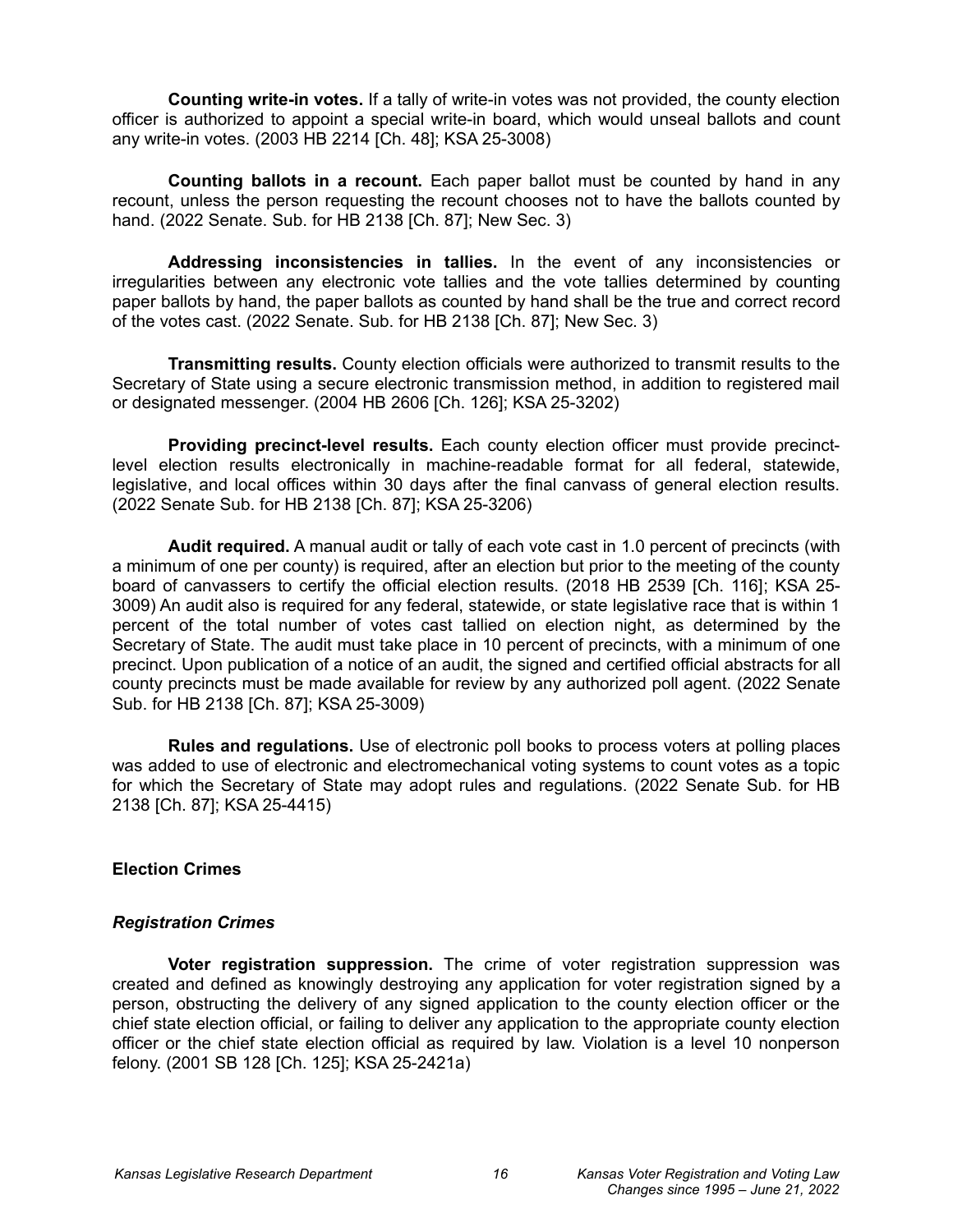**Providing application materials without certain disclosures.** Soliciting a registered voter by mail to file an application for an advance ballot and including an application for the advance ballot in the mailing without meeting certain requirements (described in Voting by Advance Ballot, [Applications](#page-4-0) above) is a class C nonperson misdemeanor. (2021 HB 2332 [Ch. 97]; KSA 25-1122)

### <span id="page-16-0"></span>*Advance Voting Crimes*

**Interfering with advance voting.** Intercepting, interfering with, or delaying the transmission of an advance ballot became a crime. It is a level 9 nonperson felony. (1997 SB 145 [Ch. 124]; KSA 25-1128)

Exercising undue influence over the voter who uses an advance ballot became a crime, as a level 9, nonperson felony. (1997 SB 145 [Ch. 124]; KSA 25-1124)

Regarding applications for advance ballots, criminal interfering with, delaying the transmission of, or sending an application to a place other than the county election office became a crime. It is a level 9, nonperson felony. (2000 HB 2328 [Ch. 151]; KSA 25-1128)

Knowingly transmitting or delivering an advance ballot to the county election officer or polling place on behalf of a voter became a crime, unless the person submits with the ballot sworn statements affirming no undue influence was exercised, the person has not transmitted or delivered more than ten advance ballots on behalf of others, and the specific voter has authorized this transmission or delivery. Violation is a level 9 nonperson felony. (2021 Senate Sub. for HB 2183 [Ch. 96]; KSA 25-2437)

No candidate for office can assist a voter in marking an advance ballot or signing an advance ballot form, unless that candidate is the Secretary of State or an election official in the performance of the duties of the office and the county election official's name does not appear on the advance ballot for which the candidate is providing assistance. Violation is a class C misdemeanor. (2021 Senate Sub. for HB 2183 [Ch. 96]; 2022 Senate Sub. for HB 2138 [Ch. 87]; KSA 25-1124)

**Advance voting suppression.** The crime of advance voting suppression was created, as a level 9 nonperson felony, and defined as knowingly, with intent to impede, obstruct, or exert undue influence on the election process by:

- Destroying or altering another person's advance ballot without written consent of the registered voter;
- Obstructing the delivery of the advance ballot to the voter, or obstructing the return of the competed ballot to the county election officer;
- Failing to deliver an advance ballot to the county election officer within two business days or before the close of polls on election day;
- Using undue influence on an advance voter in applying for, delivering, or marking an advance ballot; or
- Opening an advance ballot envelope sealed by the voter or examining or disclosing the contents except as required by official duties as prescribed by law.

"Undue influence" was defined to mean coercion, compulsion, or restraint as to diminish the voter's free agency, and by overcoming the power of resistance, or obliges or causes such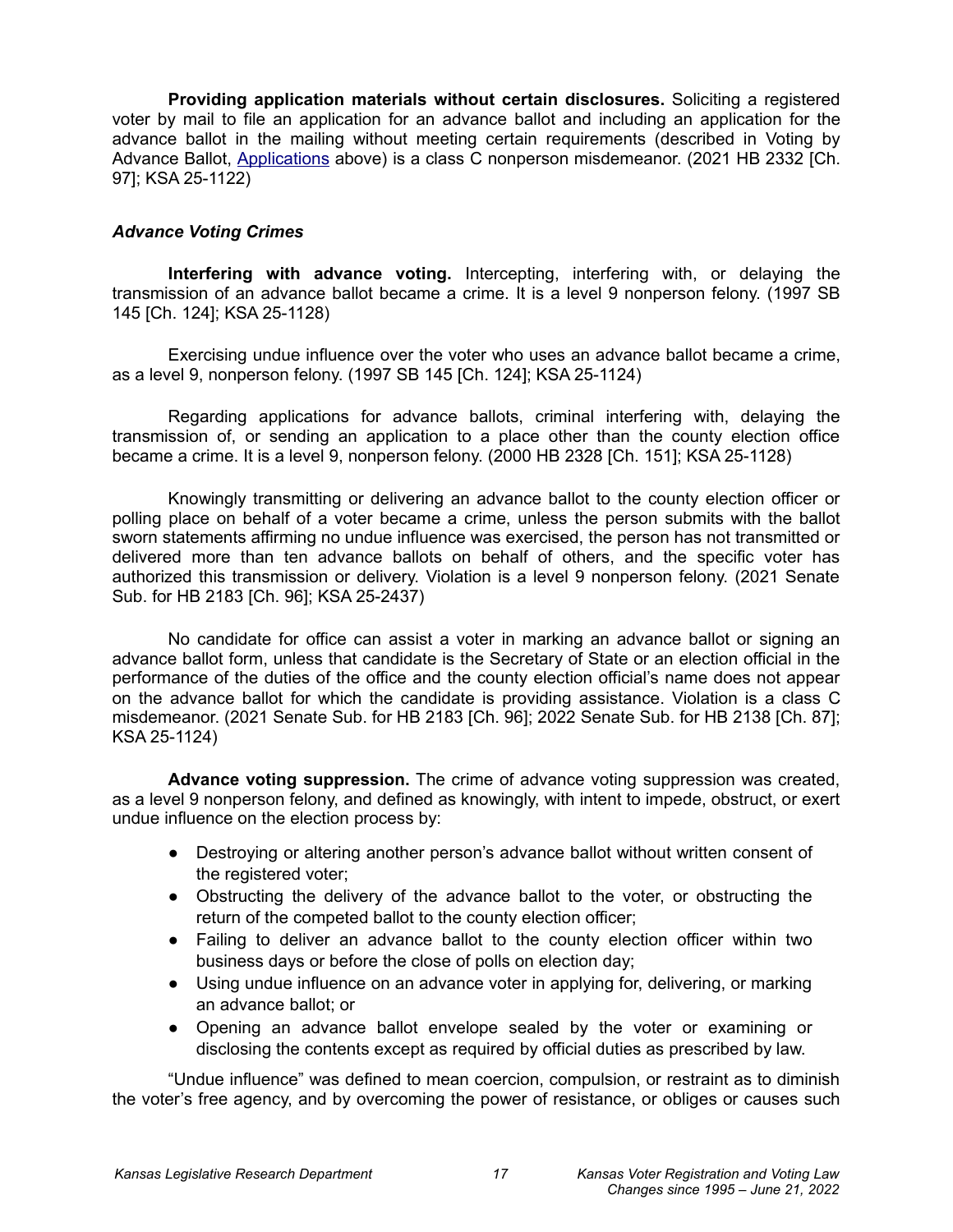voter to adopt the will of another, and "deliver" was defined to mean hand-deliver, mail, or otherwise transmit an advance voting ballot. (2007 HB 2128 [Ch. 196]; KSA 25-2433)

**"Knowingly" committing an advance voting crime.** The definitions of advance voting crimes were amended to require "knowingly" marking or transmitting more than one advance voting ballot; "knowingly" interfering with or delaying the transmission; "knowingly" marking, signing, or transmitting the ballot or envelope by a person other than the advance voter; and "knowingly" and falsely affirming, declaring, or subscribing to any material fact in an affirmation form. (2011 HB 2067 [Ch. 56]; KSA 25-1128)

**Misrepresenting a voter's choices.** If another person assists the voter with an application for an advance ballot or with the ballot itself, failure of the assisting individual to complete or sign these documents as the voter instructed became a level 9 nonperson felony. (2018 HB 2539 [Ch. 116]; KSA 25-1124)

**Delivering an advance ballot under certain circumstances.** No individual can return more than ten advance ballots to the county election officer or a polling place; violation of this provision is a class B misdemeanor. The person delivering an advance ballot on behalf of another person must submit an accompanying written statement at the time of delivery by that person. The statement must include, on a form established by the Secretary of State, two sworn statements: a sworn statement from the person delivering the ballot affirming they have not exercised undue influence on the voting decision of the voter, nor delivered more than ten advance voting ballots on behalf of other persons during the election, and a sworn statement by the voter affirming the authorization of the person to deliver the ballot and that the person delivering the ballot has not exercised undue influence on the voting decision of the voter. Violation is a severity level 9 nonperson felony. (2021 Senate Sub. for HB 2183 [Ch. 96]; KSA 25-2437)

**Altering a postmark.** Knowingly backdating or otherwise altering a postmark or other official indication of the date of mailing of an advance ballot became a crime, if the intent was to make the mailing date appear different from the actual date the voter or the voter's designee mailed the ballot. Violation is a level 9 nonperson felony. (2021 Senate Sub. for HB 2183 [Ch. 96]; KSA 25-1128)

# <span id="page-17-0"></span>*Voting Crimes*

**Voting without being qualified.** The severity level of the crime of voting or attempting to vote without being qualified was increased, from a class A misdemeanor to a severity level 7 nonperson felony. "Without being qualified" is defined as voting in a district in which one is not a registered voter or voting but not meeting the qualifications of an elector. (2015 SB 34 [Ch. 87]); KSA 25-2416)

**Voting more than once.** A separate crime of voting more than once was created; it had been incorporated in the crime of voting without being qualified. The separate crime is defined as intentionally voting or attempting to vote more than once in the same jurisdiction in an election held on a particular date, voting in more than one U.S. jurisdiction in an election held on a particular date, or inducing or aiding any person to take the above actions. The crime is a severity level 7 nonperson felony. (2015 SB 34 [Ch. 87]; KSA 25-2434)

**Electioneering.** The crime of electioneering—which includes exhibiting or distributing materials that clearly indicate support for or opposition to a candidate or question within 250 feet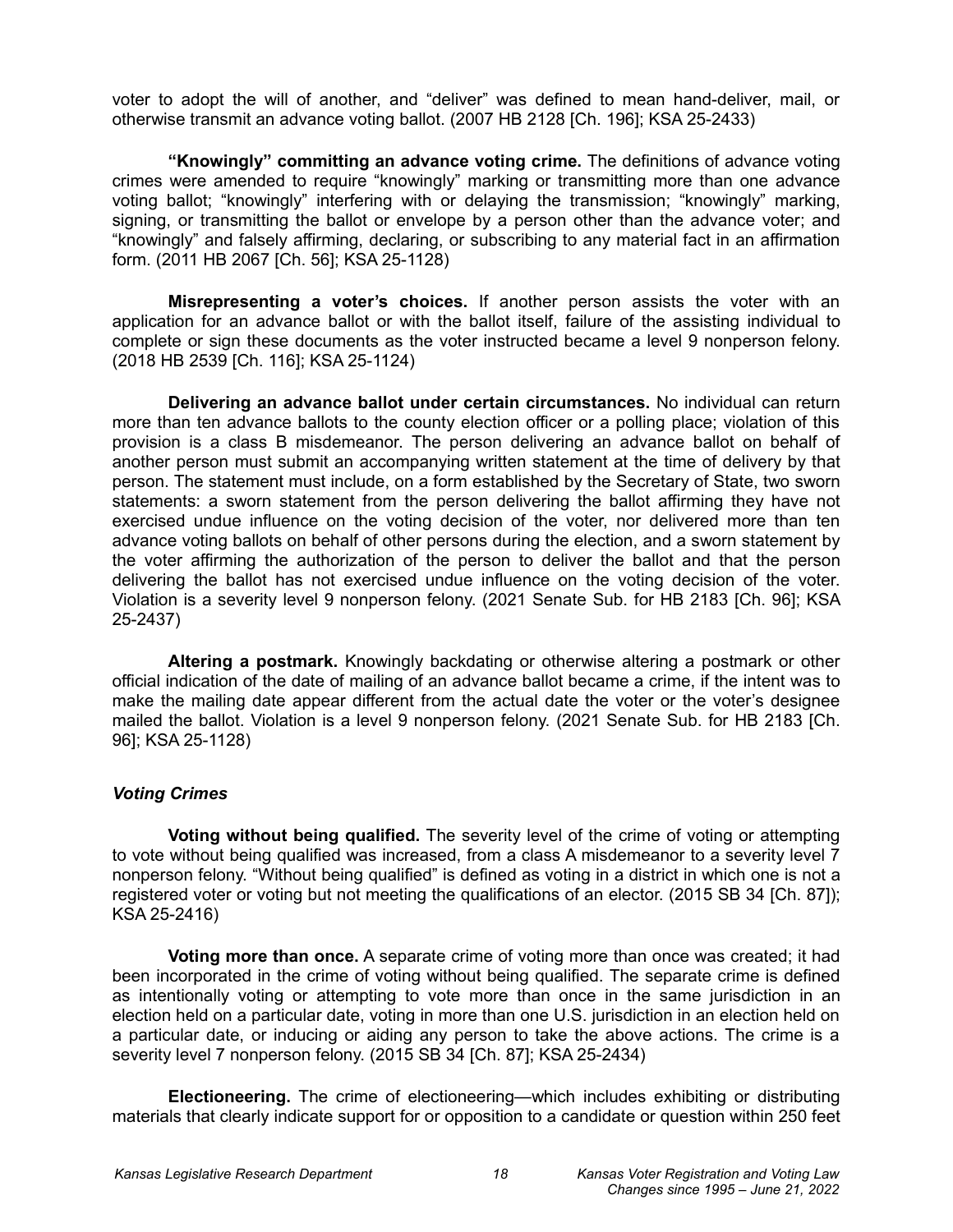of a polling place—was expanded to include a candidate touching or handling a voter's ballot during the voting process, except on behalf of an immediate family member; distributing or counting ballots; hindering or obstructing a voter from voting or entering or leaving a polling place; or hindering or obstructing an election board worker from performing election duties. The prohibition does not apply to the Secretary of State, an election official, county election officer, a candidate for precinct committeeman or committeewoman who is employed by a county election office and is performing duties as an employee; or a candidate for any other office who is employed by a county election office and is performing duties as an employee, if the employee is not a candidate for office on the ballot the employee handles, distributes, or counts. "Candidate" is defined as an individual who has declared such individual's candidacy or has been nominated for elected office in the election for which the individual is charged with electioneering. Violation is a class C misdemeanor. (2021 Senate Sub. for HB 2183 [Ch. 96]; 2022 Senate Sub. for HB 2138 [Ch. 87]; KSA 25-2430)

### <span id="page-18-1"></span>*Voter Intimidation Crimes*

The crime of intimidation of voters was expanded to include mailing, publishing, broadcasting, telephoning, or transmitting by any means false information intended to keep one or more voters from casting a ballot or applying for or returning an advance ballot. The crime continued to be defined to include intimidating, threatening, coercing or attempting to intimidate, threaten, or coerce any person for the purpose of interfering with the right of such person to vote or to vote as he may choose, or of causing such person to vote for, or not to vote for, any candidate for any office or question submitted at any election. Intimidation of voters is a level 7 nonperson felony. (2001 SB 128 [Ch. 125]; KSA 25-2415)

# <span id="page-18-0"></span>*Vote Counting and Voting System Crimes*

**System tampering.** The definition of the crime of electronic or electromechanical voting system fraud was updated to add the unlawful or unauthorized possession of programs, operating systems, firmware, software, or ballots to intentionally tampering with, altering, disarranging, defacing, impairing or destroying any such voting system, as a level 9 nonperson felony. (2007 HB 2081 [Ch. 125]; KSA 25-4414) The definition was further expanded to include electronic poll book fraud. (2022 Senate Sub. for HB 2138 [Ch. 87]; KSA 25-4414)

**Counting system fraud.** The definition of optical scanning equipment fraud was updated to include being in possession of optical scanning equipment or related computer programs, operating systems, firmware, or software, in addition to being in unlawful possession of ballots or intentionally tampering with, altering, disarranging, defacing, impairing, or destroying any ballot or optical scanning equipment or component part. It is a level 9 nonperson felony. (2007 HB 2081 [Ch. 125]); KSA 25-4612)

**Election tampering.** The definition of election tampering—making or changing an election record—was expanded to include changing or attempting to change, alter, destroy, or conceal any vote cast by paper ballot or computer; changing or attempting to change any vote by manipulating computer hardware or software, election machines, wireless or cellular transmissions, or vote tabulation methods; or knowingly producing false vote totals, unless the person is lawfully carrying out an election duty. Violation is a level 7 nonperson felony. (2021 HB 2332 [Ch. 97]; KSA 25-2423)